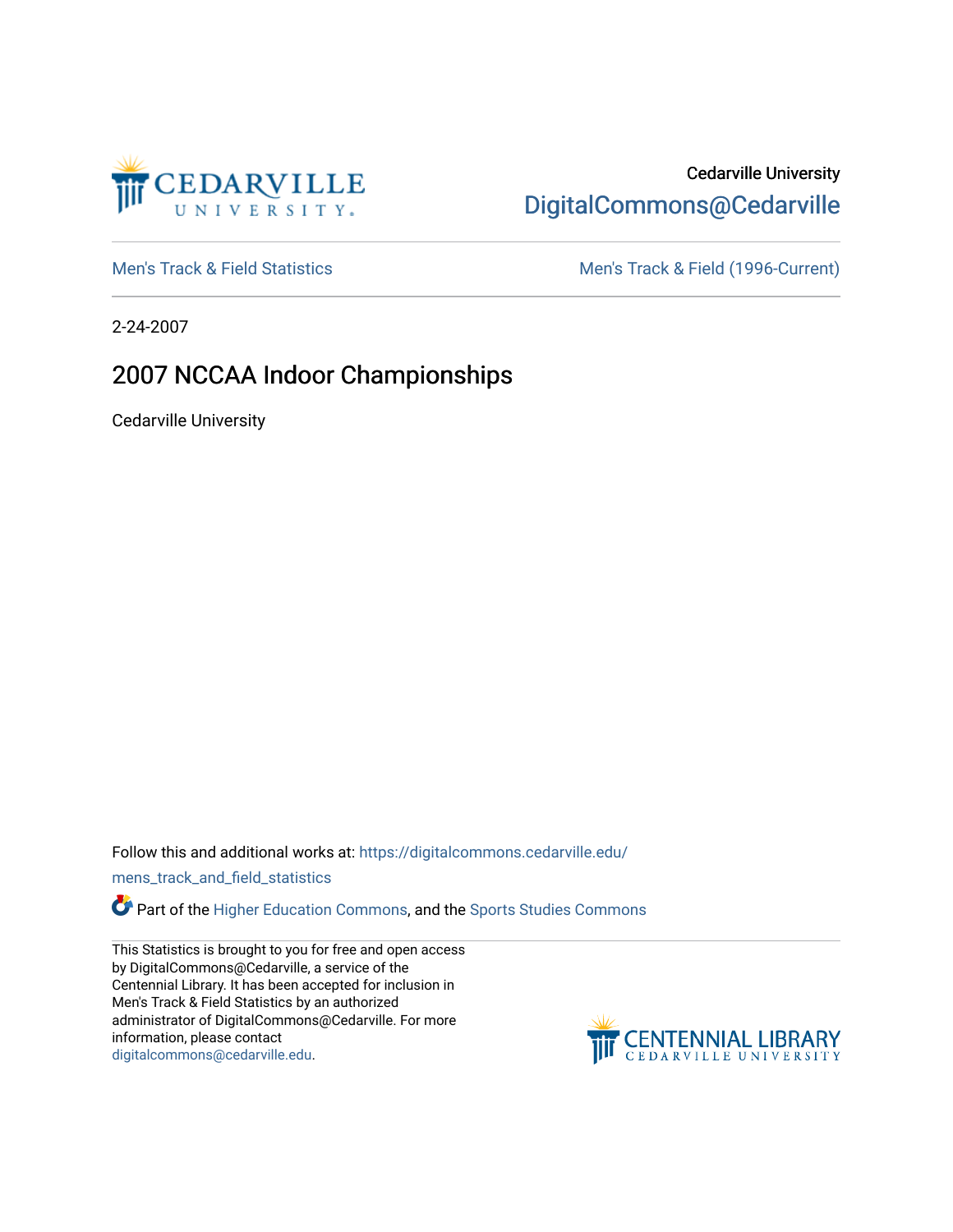

Hy-Tek's MEET MANAGER 6:20 PM 2/24/2007 Page 1

2007 NCCAA Indoor Championships - 2/24/2007

#### Upland, IN **Results**

#### Women 55 Meter Dash

| Name                          | <b>School</b>                    | <b>Seed</b>    | <b>Prelims</b> | H#             |                         |
|-------------------------------|----------------------------------|----------------|----------------|----------------|-------------------------|
| <b>Preliminaries</b>          |                                  |                |                |                |                         |
| McCall, Jamecia               | Greenville                       | 7.39           | 7.40 Q         | I              |                         |
| 2<br>Wiley, Fanchon           | Greenville                       | 7.50           | 7.51 Q         |                |                         |
| 3<br>Robb, Laura              | Indiana Wesleyan                 | 7.50           | 7.53 Q         |                |                         |
| 4<br>Spearman, Jessie         | Bethel (Ind.)                    | 7.44           | 7.51q          | $\frac{2}{3}$  |                         |
| 5<br>Zurlinden, Lindsey       | Olivet Nazarene                  | 7.66           | 7.58q          | $\mathbf{1}$   |                         |
| 6<br>Voss, Emily              | Indiana Wesleyan                 | 7.82           | $7.65$ q       | 3              |                         |
| 7<br>Poynor, Michella         | Dallas Baptist                   | 7.48           | 7.67q          | 3              |                         |
| 8<br>Stapp, Lily              | <b>Dallas Baptist</b>            | 7.73           | 7.68q          |                |                         |
| 9<br>Brown, Justine           | Roberts Wesleyan                 | 7.67           | 7.69           |                |                         |
| 10<br>Dunkley, Camille        | Greenville                       | 7.65           | 7.69           | $\frac{2}{1}$  |                         |
| Juenger, Sarah<br>LL.         | <b>Olivet Nazarene</b>           | 7.69           | 7.70           |                |                         |
| Wright, Bonnie<br>12,         | Cedarville                       | 7.72           | 7.74           | 323213         |                         |
| Sweede, Deb<br>J3)            | Cedarville                       | 7.71           | 7.79           |                |                         |
| VanHofwegen, Megan<br>14      | <b>Trinity Christian</b>         | 7.80           | 7.82           |                |                         |
| 15<br>Jones, Chanese          | Dallas Baptist                   | 7.83           | 7.83           |                |                         |
| Cline, Kristen<br>16          | Indiana Weslevan                 | 7,81           | 7.88           |                |                         |
| 17<br>O'Keefe, Ann            | Bethel (Ind.)                    | 7.79           | 7.90           | $\mathbf{1}$   |                         |
| 18<br>Knight, Shirley         | York (Neb.)                      | 7.82           | 7.90           |                |                         |
| 19<br>Gager, Caitlyn          | Bethel (Ind.)                    | 7.90           | 7.92           | $\frac{2}{2}$  |                         |
| 20<br>Ward, Patricia          | Dallas Baptist                   | 7.83           | 8.06           | $\mathbf{1}$   |                         |
|                               |                                  |                |                |                |                         |
| <b>Women 55 Meter Dash</b>    |                                  |                |                |                |                         |
| Name                          | <b>School</b>                    | <b>Prelims</b> | <b>Finals</b>  |                | <b>Points</b>           |
| <b>Finals</b>                 |                                  |                |                |                |                         |
| McCall, Jamecia<br>1          | Greenville                       | 7.40           | 7.29           |                | 10                      |
| 2<br>Spearman, Jessie         | Bethel (Ind.)                    | 7.51           | 7.41           |                | 8                       |
| 3<br>Robb. Laura              | Indiana Wesleyan                 | 7,53           | 7.44           |                | 6                       |
| 4<br>Wiley, Fanchon           | Greenville                       | 7.51           | 7.48           |                | 5                       |
| 5<br>Poynor, Michella         | Dallas Baptist                   | 7.67           | 7.61           |                | 3.50                    |
| 5<br>Voss, Emily              | Indiana Weslevan                 | 7.65           | 7.61           |                | 3,50                    |
| 7.<br>Zurlinden, Lindsey      | Olivet Nazarene                  | 7.58           | 7.62           |                | $\overline{\mathbf{c}}$ |
| 8<br>Stapp, Lily              | Dallas Baptist                   | 7.68           | 7.83           |                | $\mathbf{1}$            |
| <b>Women 200 Meter Dash</b>   |                                  |                |                |                |                         |
| Name                          | <b>School</b>                    | <b>Seed</b>    | <b>Finals</b>  | H#             | <b>Points</b>           |
| SRW<br>AUTO<br>Reid. Courtney | Cedarville                       | 26.63          | 25.97          | $\mathbf 1$    | 10                      |
| McCall, Jamecia               | Greenville                       | 26,06          | 25.99          | 1              | 8                       |
| 3<br>Bishop, Kate             | Bethel (Ind.)                    | 26,48          | 26.12          | 1              |                         |
| Robb, Laura<br>4              | Indiana Wesleyan                 | 27.03          | 26.69          | $\overline{2}$ | 6<br>5                  |
|                               |                                  | 26.84          | 26.72          | 2              | 4                       |
| Spearman, Jessie<br>C.        | Bethel (Ind.)<br>Olivet Nazarene | 26.57          | 26.83          | $\mathbf 1$    | 3                       |
| Juenger, Sarah<br>6           |                                  | 27.27          | 27.20          |                | 2                       |
| Brown, Justine                | Roberts Wesleyan                 |                |                | $\frac{3}{2}$  |                         |
| 8<br>Zurlinden, Lindsev       | Olivet Nazarene                  | 26.94          | 27.41<br>27.42 | 2              |                         |
| Wiley, Fanchon<br>9.          | Greenville                       | 27.03          |                | 3              |                         |
| Dunkley, Camille<br>10        | Greenville                       | 27.68          | 27.60          | 3              |                         |
| Wright, Bonnie<br>.1D         | Cedarville                       | 27.33          | 27.62          |                |                         |
| Prol. Rachel<br>12            | Roberts Weslevan                 | 27.38          | 27.71          | 3              |                         |
| 13<br>Povnor, Michella        | Dallas Baptist                   | 27.58          | 27.87          | 3              |                         |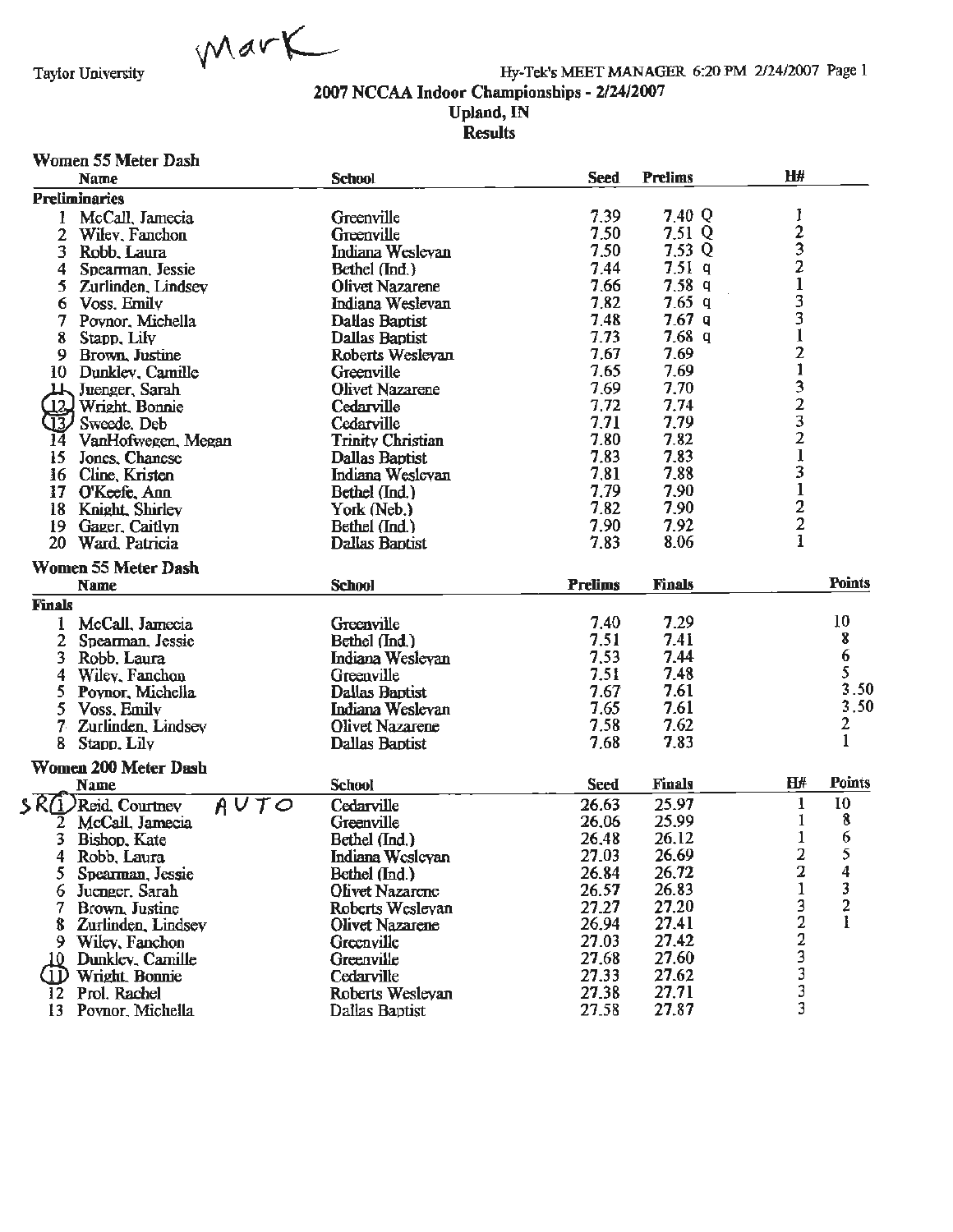#### \Vomen 400 Meter Dash **Name School School School Seed Finals H# Points** Name<br>
5P (D Davies. Bethanv Update Cedarville 59.52 59.19 1 10<br>
2) Hilty, Keri Update Cedarville 59.53 59.30 1 8 Hiltv, Keri U *Peta* + C Cedarville 59.53 59.30 l 8 3 Chester. Shontia Greenville 1:03.05 1:00.80 2 6 1 Prol, Rachel **Roberts Weslevan** 1:01.36 1:01.08 l 5<br>
5 Buter, Emily **1:03.20 1:01.59** l 5 4 *5* Buter, Emilv Trinitv Christian I :03.20 1:01.59 2 4 ~Rice.Janelle Roberts Weslevan 1:02.54 1:02.05 l 3 Rice. Marla Cedarville 1:02.65 1:02.21 2 2 8 DeBruin. Kaitlin Soriru? Arbor 1:02.45 3 1 1:02.42 1:02.46 1<br>
9 Trinity Christian 1:02.44 11:02.46 1 10 VanHofwegen, Megan Trinity Christian 1:02.44 J1:02.46 1<br>
11 Erickson, Kristi Greenville 1:03.32 1:02.63 2<br>
12 Forgeng Heidi Indiana Wesleyan 1:03.57 1:02.76 2 11 Erickson, Kristi Greenville 1:03.32 1:02.63<br>12 Forgeng Heidi 1:03.57 1:02.76 12 Foreen1t. Heidi Inctiana Weslevan 1:03.57 1:02.76 2 13 Alfredson, Katie Spring Arbor 1:03.26 1:03.26 3<br>14 Peterson, Jennifer York (Neb.) 1:03.59 1:03.45 3 14 Peterson. Jennifer York(Neb.) 1:03.59 1:03.45 3 15 Goodrich. Kerri Bethel (Ind.) 1:03.79 1:03.65 3 16 Woodbury, Amv Indiana Weslevan 1:03.98 3 17 Myers, Amber 1:06.69<br>
1.06.69 1:03.20 1:03.20 DNF  $-$  Rathbun. Heather **Women** 1 **Mile Run Name School Seed** Finals **Points**  1 Green. Carmin Olivet Nazarene 4:57.51 4:59.79 10<br>2 McCov. Bethany Olivet Nazarene 4:50.24 4:59.82 8 Wong, Lvdia Cedarville 5:06.90 5:07.25 6 4 Bertolone, Dyan Roberts Weslevan 5:06.90 5:07.25 6<br>
4 Bertolone, Dyan Roberts Weslevan 5:13.21 5:10.20 5<br>
5 LaSala, Emily Indiana Weslevan 5:12.30 5:10.52 4<br>
6 Xeller, Stacey Cedarville 5:19.21 5:22.46 3 Keller. Stacev Cedarville 5:19.21 5:22.46 3 Rice. Sara Roberts Weslevan 5:20.54 5:22.47 2 8 Hanlon. Kelly Roberts Weslevan 5:19.29 5:26.12<br>9 Goodew Audree Cedarville Cedarville 5:23.90 5:26.36 *9* Goodew,Audree Cedarville 5:23.90 5:26.36 1 O Lacv. Sarah Indiana Weslevan 5:28.10 5:30.66 11 Steffan. Hannah Dallas Baptist 5:37.00 5:38.62 12 Johnson. Alvssa **Tavlor** 5:35.54 5:51.31 13 Alford. Ashlev Dallas Baptist 5:37.00 5:53.33<br>14 Morrison. Lacev Dallas Baptist 5:35.00 6:12.67 14 Morrison. Lacev Dallas Baptist 5:35.00 6:12.67<br>15 Pearson. Tracev Trinity Bible College 7:05.92 Trinity Bible College **Women 800 Meter Run Name School School School Seed <b>Finals H# Points** 1 McCoy, Bethany **Olivet Nazarene** 2:16.46 2:15.62 1 10<br>
2 Green. Carmin Olivet Nazarene 2:14.29 2:16.46 1 8<br>
2 Wong, Lydia Cedarville 2:17.52 2:18.95 1 6 Reves. Christina  $\beta \gamma \sigma \mathsf{V}$  Cedarville 2:24.45 2:21.32 l 5 3 Wong, Lydia (Cedarville 2:17.52 2:18.95 1 6<br>
4) Reves, Christina  $\bigcap_{\text{of}} \bigcap_{\text{of}} \bigcup_{\text{of}} \bigcup_{\text{of}} \bigcup_{\text{of}} \bigcup_{\text{of}} \bigcup_{\text{of}} \bigcup_{\text{of}} \bigcup_{\text{of}} \bigcup_{\text{of}} \bigcup_{\text{of}} \bigcup_{\text{of}} \bigcup_{\text{of}} \bigcup_{\text{of}} \bigcup_{\text{of}} \bigcup_{\text{of}} \bigcup_{\text{of}} \$ 6 Kaidas. Katie Roberts Wesleyan 2:27.42 2:24.08 2 3 7 Bucher. Ashley Inctiana Weslevan 2:23.88 2:24.09 1 2 8 Hoffmann.. Cheri Olivet Nazarene 2:17.16 2:25.33 l 1 9 Morrow. Shelbv Bethel (Ind.) 2:27.29 2:28.68 2 10 Hughes. Tera 2008 2:30.000 Oklahoma Wesleyan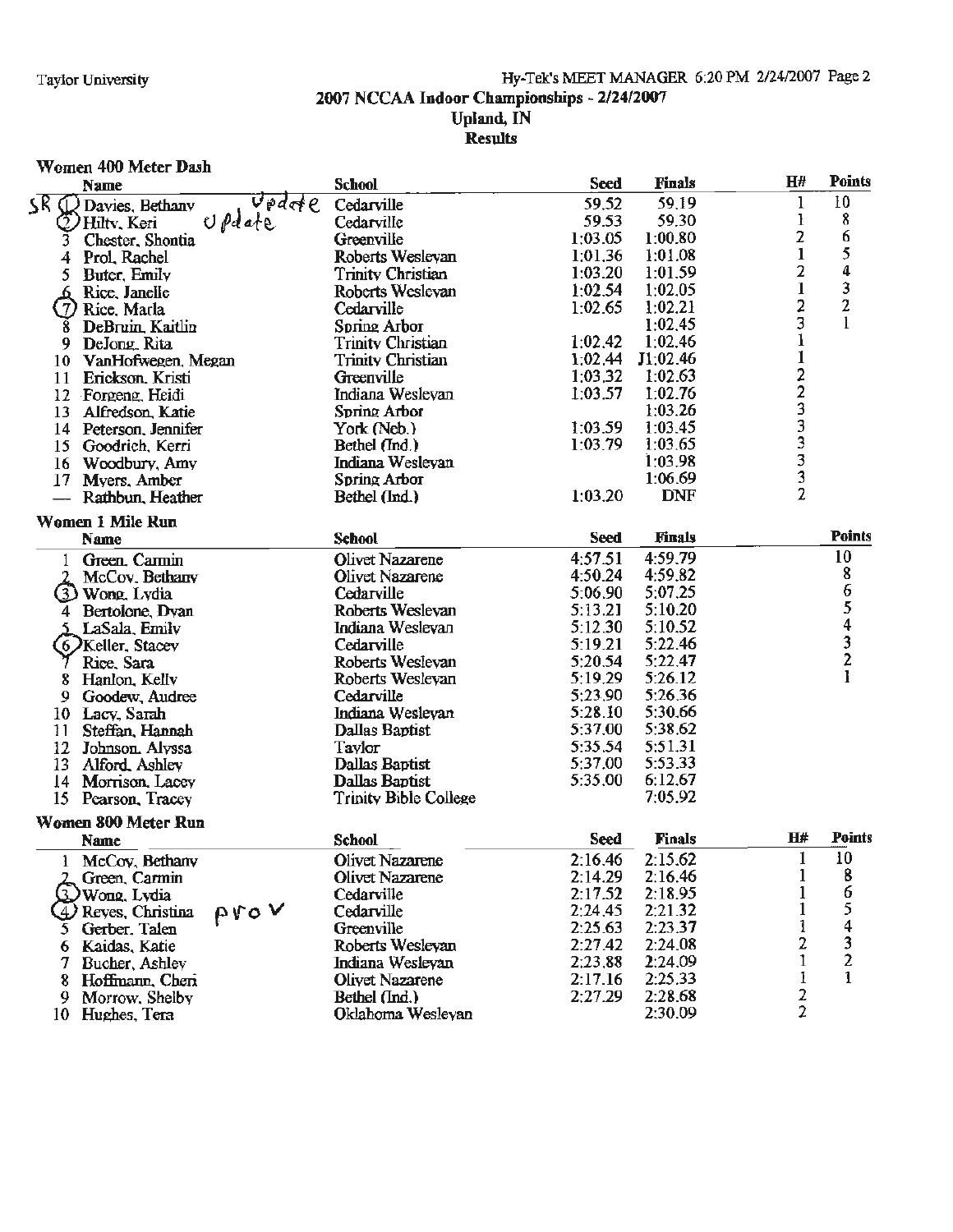$\frac{1}{2} \frac{1}{2} \frac{1}{2} \frac{1}{2} \frac{1}{2} \frac{1}{2}$ 

#### Taylor University Hy-Tek's MEET MANAGER 6:20 PM 2/24/2007 Page 3 2007 NCCAA Indoor Championships - 2/24/2007 **Upland, IN Results**

# **(Women 800 Meter Run)**

|    | <b>Name</b>                     | <b>School</b>    | <b>Seed</b>          | <b>Finals</b>        | H#             | <b>Points</b> |
|----|---------------------------------|------------------|----------------------|----------------------|----------------|---------------|
| 11 | Curtiss, Cassic                 | Indiana Weslevan | 2:26.95              | 2:30.94              | 2              |               |
| 12 | Rice, Sara                      | Roberts Weslevan | 2:24.73              | 2:33.75              | 1              |               |
| 13 | Bogue, Tabitha                  | Taylor           | 2:28.33              | 2:40.98              | $\overline{2}$ |               |
|    | Women 3000 Meter Run            |                  |                      |                      |                |               |
|    | Name                            | <b>School</b>    | <b>Seed</b>          | <b>Finals</b>        |                | <b>Points</b> |
|    |                                 | Taylor           | 10:22.65             | 10:10.68             |                | 10            |
|    | York, Lolly                     | Cedarville       | 10:09.15             | 10:16.30             |                | 8             |
|    | (2) Modderman, Samantha<br>AUTO | Cedarville       |                      | 10:26.46             |                |               |
|    | (3) Pyles, Elisabeth            | Indiana Weslevan | 10:35.90             | 10:29.37             |                |               |
|    | LaSala, Emily                   | Dallas Baptist   | 10:35.00             | 10:29.39             |                |               |
|    | Noss, Katie                     | Cedarville       | 10:21.90             | 10:32.83             |                | 65432         |
|    | 6. Santos, Nicole               | Olivet Nazarene  | 10:31.75             | 10:40.08             |                |               |
|    | Matuz, Kaeley                   |                  | 10:49.48             | 10:50.55             |                |               |
| 8  | Bea, Christy                    | Indiana Wesleyan | 10:55.99             | 10:51.72             |                |               |
| 9  | Woki, Joyce                     | Spring Arbor     | 11:17.29             | 11:04.37             |                |               |
| 10 | Gielow, Elisha                  | Roberts Weslevan | 11:14.00             | 11:07.01             |                |               |
| 11 | Mead, Jessica                   | Bethel (Ind.)    | 11:17.30             | 11:11.36             |                |               |
| 12 | Whitaker, Kailee                | Indiana Weslevan |                      |                      |                |               |
| 13 | Moffitt, Jessica                | Indiana Weslevan | 11:18.33             | 11:14.33             |                |               |
| 14 | Dziagwa, Laura                  | Indiana Weslevan | 11:18.96             | 11:25.77             |                |               |
| 15 | Horkman, Carly                  | Indiana Wesleyan | 11:16.28             | 11:26.61             |                |               |
| 16 | Pederson, Hilary                | Taylor           | 11:16.46             | 11:28.48             |                |               |
| 17 | Copper, Brooke                  | Spring Arbor     | 11:11.99<br>11:20.64 | 11:32.25             |                |               |
| 18 | Knapp, Elise                    | Taylor           |                      | 11:34.12<br>11:38.39 |                |               |
| 19 | Gremar, Alison                  | Olivet Nazarene  | 11:03.53             |                      |                |               |
|    | Women 5000 Meter Run            |                  |                      |                      |                |               |
|    | Name                            | <b>School</b>    | <b>Seed</b>          | <b>Finals</b>        |                | <b>Points</b> |
|    | 1 Modderman, Samantha & Pdale   | Cedarville       | 18:16.63             | 17:40.63             |                | 10            |
|    | Ellis, Jenny                    | Olivet Nazarene  | 18:22.69             | 17:44.61             |                | 8             |
|    | Santos. Nicole Update           | Cedarville       | 18:23.08             | 17:52.10             |                |               |
|    | Hanlon, Kelly                   | Roberts Weslevan |                      | 18:23.28             |                |               |
| 5. | Knapp, Elise                    | Tavlor           |                      | 19:34.92 18:56.30    |                | 65432         |
| 6  | Maines, Andrea                  | Olivet Nazarene  | 19:41.36             | 18:58.92             |                |               |
|    | Derstine, Liz                   | Greenville       | 20:17.50             | 19:53.73             |                |               |
| 8  | Pederson, Hilarv                | Taylor           | 19:32.81             | 19:55.40             |                |               |
| 9  | Sullivan, Amanda                | Roberts Weslevan | 19:53.78             | 19:57.51             |                |               |
|    | <b>Women 55 Meter Hurdles</b>   |                  |                      |                      |                |               |
|    | <b>Name</b>                     | <b>School</b>    | Seed                 | <b>Prelims</b>       | H#             |               |
|    | <b>Preliminaries</b>            |                  |                      |                      |                |               |
|    | Coleman, Destiny                | Greenville       | 8.74                 | 8.64 Q               | 2              |               |
|    | Reid, Courtney                  | Cedarville       | 8.67                 | 8.69 Q               | l              |               |
|    | 3 Ruffer, Ashley                | Indiana Wesleyan | 8.81                 | 8,80 q               | 2              |               |
|    | Green, Lindsay                  | Greenville       | 9.01                 | 8.96q                | $\mathbf{1}$   |               |
|    | Bishop, Kate                    | Bethel (Ind.)    | 9.12                 | 9.07 <sub>q</sub>    | ı              |               |
| Ó. | ) Leaman, Tara                  | Cedarville       | 9.30                 | 9.16q                | $\overline{c}$ |               |
|    | Crawford, Shannon               | Dallas Baptist   |                      | 9.41q                | $\overline{c}$ |               |
|    | Janes, Seanna                   | Roberts Wesleyan | 9.24                 | 9.44 g               | 2              |               |
|    | 9 Padgett, Emilie               | Olivet Nazarene  | 9.76                 | 9.61                 | $\mathbf{1}$   |               |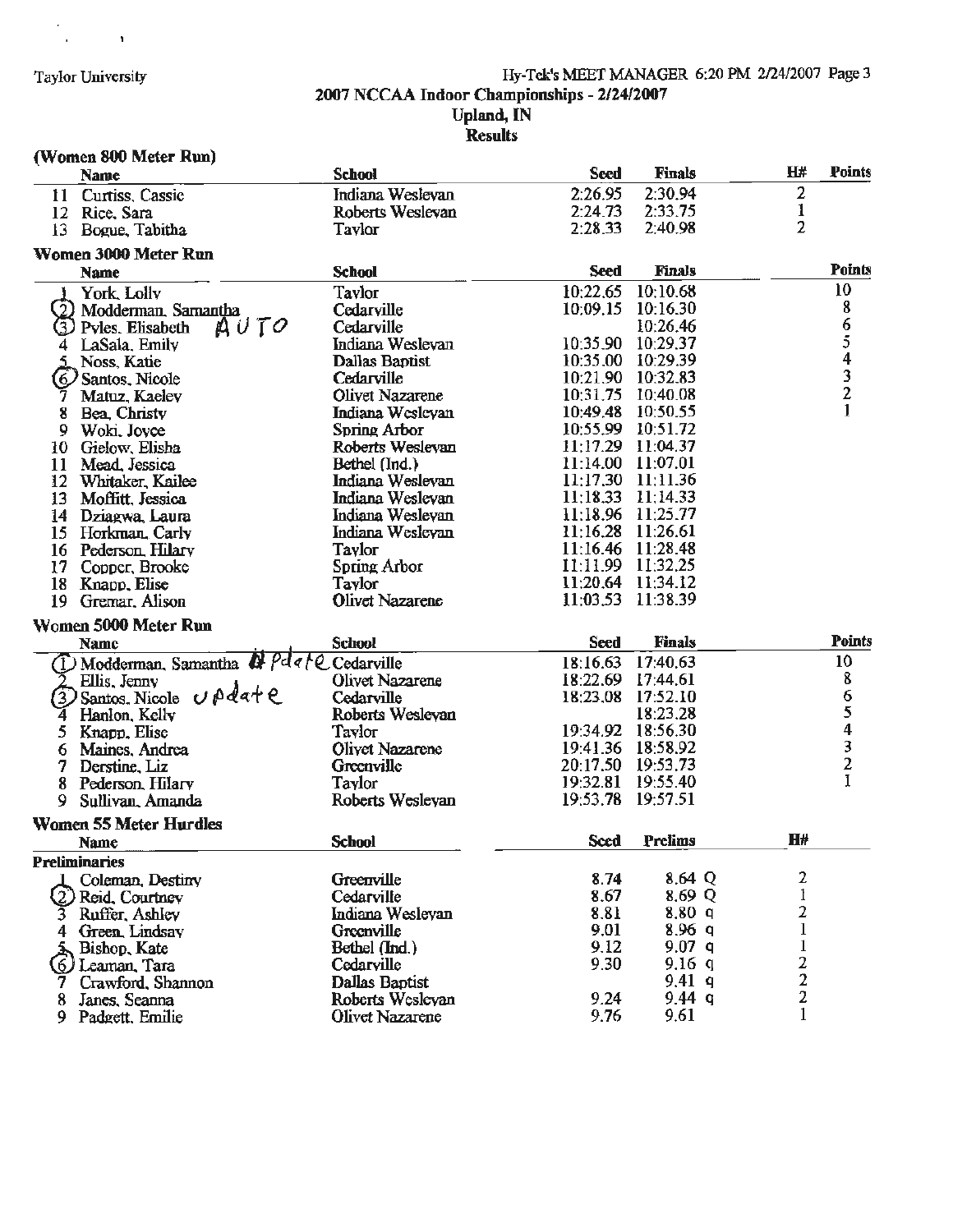#### Hy-Tek's MEET MANAGER 6:20 PM 2/24/2007 Page 4 2007 NCCAA Indoor Championships - 2/24/2007 **Upland**, IN **Results**

#### **Women 55 Meter Hurdles Points Prelims Finals Name School Finals** update  $\omega$ Reid, Courtney Cedarville 8.69 8.49 10 Ruffer, Ashley Indiana Weslevan 8.80 8.67 8 2 6 3 Green, Lindsay Greenville 8.96 8.81 5 Bethel (Ind.) 9.07 8.96 4 Bishop, Kate 9.15  $\overline{\bf{4}}$ 5 Crawford, Shannon **Dallas Baptist** 9.41 3 Janes, Seanna Roberts Weslevan 9.44 9.75  $\overline{2}$ Cedarville 9.16 9.82 (7) Leaman, Tara -- Coleman, Destiny Greenville 8.64 **DNF Women 4x200 Meter Relay**  $H#$ **Points** Seed **Finals Team Relay** 1:51.91 1:48.67 10 1 Greenville 1 A 4) Smith, Leann 1) Coleman, Destiny 2) Dunkley, Camille 3) Holmes, Angela 8 Indiana Weslevan 1:50.83 1:48.99 1  $2<sup>1</sup>$ А 4) Robb, Laura 1) Voss, Emily 2) Cline, Kristen 3) Zanellato, Becky 6 Olivet Nazarene 1:50.94 1:49.38 1 3 3) Cox, Melissa 4) Himes, Kaylin 1) Zurlinden, Lindsey 2) Juenger, Sarah 5 2 4 Dallas Bantist A 1:51.66 1) Jones, Chanese 4) Ward, Patricia 2) Poynor, Michella 3) Stapp, Lily  $\overline{\mathbf{4}}$ **Trinity Christian** 1:53.00 1 5 1:52.17 А 1) VanHofwegen, Megan 2) Buter, Emily 3) VanderArk, Katie 4) DeJong, Rita 3 6 Roberts Weslevan 1:56.07 2 A 1) Westcott, Amanda 3) Walter, Christi 4) Ingraham, Corrie 2) Janes, Seanna  $\overline{2}$ 7 Taylor 2 A 1:56.63 1) Fereshetian, Vanessa 3) Lane, Shawna 4) Randall, Kelsey 2) Jackson, Amanda  $\overline{2}$ I 8 Bethel (Ind.) 1:54.32 1:57.73 A 1) Weaver, Emily 4) O'Keefe, Ann 2) Ellison, Danae 3) Gager, Caitlyn 1:57.84 2 9 1:56.87 Grace A 1) Freeman, Jenna 2) Flint, Anna 3) Proko, Elizabeth 4) Drew, Tara **DNF**  $\mathbf{1}$ Cedarville 1:50.53 А 4) Reid, Courtney 1) Ensslen, Sarah 2) Wright, Bonnie 3) Sweede, Deb Women 4x400 Meter Relay H# Points **Team** Relay Seed **Finals** 4:00.75 4:01.43 10 Olivet Nazarene 1 ł. A 2) Hoffmann, Cheri 4) McCoy, Bethany 1) Green, Carmin 3) Gailey, Aulbrey 4:01.90 8 Cedarville 4:01.23 1 1) Reid, Courtney 2) <del>Thiy, Keri</del> & nSS/e*v*i 3) Rice, Marla 4) Davies, Bethany 3 Roberts Wesleyan 2 6  $4:15.00$ 4:10.27 1) Rice, Janelle 3) Rice, Sara 4) Prol, Rachel 2) Kaidas, Katie Bethel (Ind.) 4:10.04 1 5 4 4:10.58 А 4) Spearman, Jessie 1) Bishop, Kate 2) Rathbun, Heather 3) Morrow, Shelby Greenville 4:10.28 4:12.56 4 5 А 1) Chester, Shontia 2) Erickson, Kristi 3) Holmes, Angela 4) McCall, Jamecia Indiana Wesleyan 4:16.87 4:12.97 2 3 6 А 1) Perkins, Brittany 2) Perdue, Rebekah 3) Cline, Rachel 4) Forgeng, Heidi  $\overline{2}$ 7 **Trinity Christian** 4:31.65 4:18.66 7 A 4) VanHofwegen, Megan 1) DeJong, Rita 2) VanderArk, Katie 3) Buter, Emily 8. Spring Arbor 4:17.99 4:20.12 2 1 A 3) DeBruin, Kaitlin 1) Alfredson, Katie 2) Halfman, Hillary 4) Myers, Amber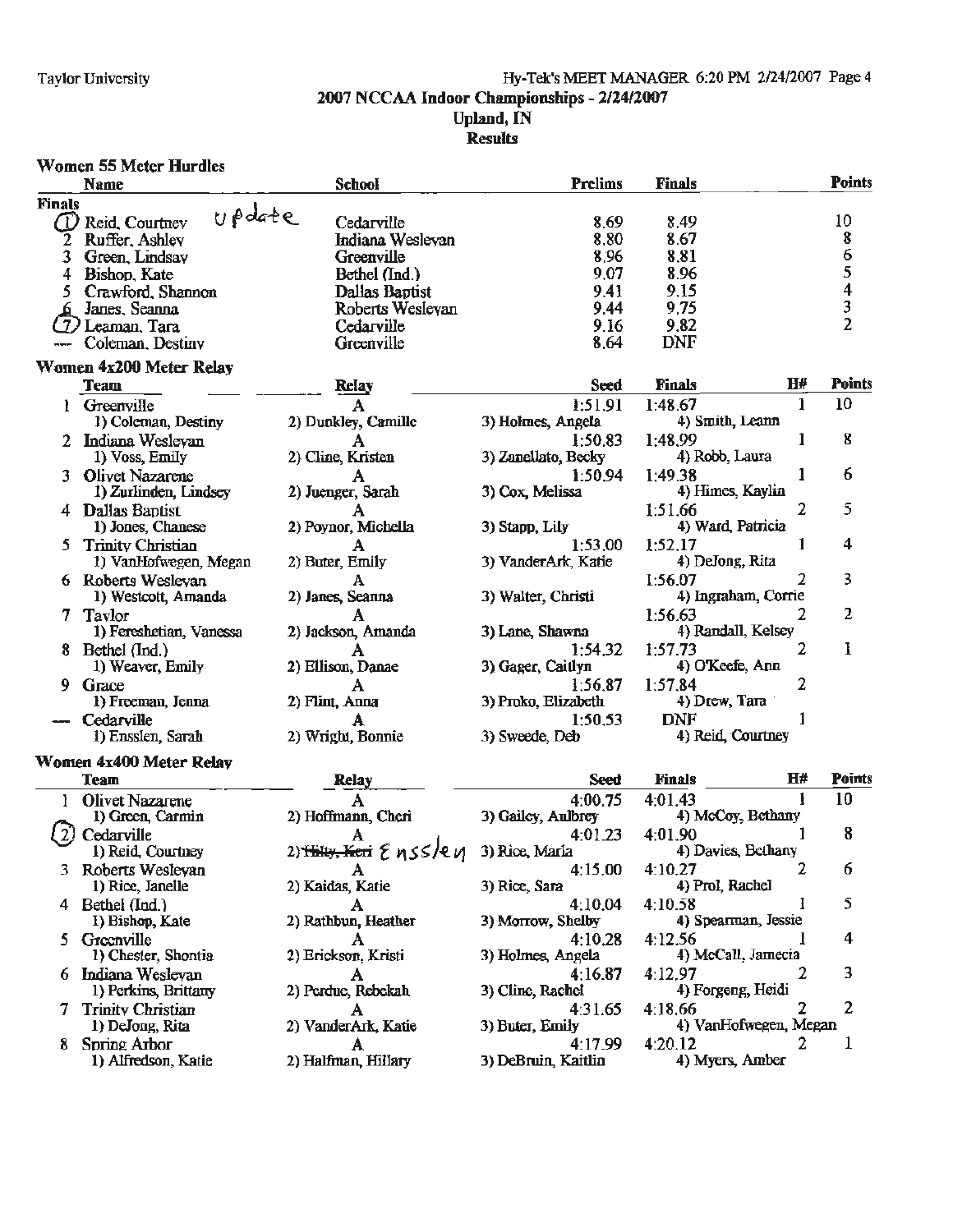#### Taylor University Hy-Tek's MEET MANAGER 6:20 PM 2/24/2007 Page *5*  2007 NCCAA Indoor Championships - 2/24/2007 Upland, IN

#### **Results**

#### \Vomen 4x800 Meter Relay

|          | 1 VIIIVII TAVVV IIEVULI INGINI<br>Team | <b>Relay</b>             | <b>Seed</b>                        | <b>Finals</b>         | Points        |
|----------|----------------------------------------|--------------------------|------------------------------------|-----------------------|---------------|
| 1        | Spring Arbor                           |                          | 9:56.00                            | 9:40.20               | 10            |
|          | 1) Alfredson, Katie                    | 2) Halfman, Hillary      | 3) DeBruin, Kaitlin                | 4) Myers, Amber       |               |
|          | 2 Olivet Nazarene                      |                          |                                    | 9:50.58               | $\frac{1}{2}$ |
|          | 1) Hoffmann, Cheri                     | 2) Gremar, Alison        | 3) Gailey, Aulbrey                 | 4) Zell, Summer       |               |
|          | 3 Indiana Wesleyan                     | A                        |                                    | 9:54.16               | 6             |
|          | 1) Wenning, Brittany                   | 2) Horkman, Chelsey      | 3) Curtiss, Cassie                 | 4) Perkins, Brittany  |               |
|          | (4) Cedarville                         | A                        | 9:31.56                            | 10:04.00              | 5             |
|          | 1) DeRusha, Shannon                    | 2) Duffell, Monica       | 3) MeCullough, Alicia              | 4) Roberts, Amanda    |               |
|          | 5 Greenville                           | A                        | $\mathcal{S}$ im $\mathcal{P}$ San | wysong<br>10:06.15    | 4             |
|          | 1) Sutton, Jen                         | 2) Sutton, Michelle      | 3) Kirsteatter, Alissa             | 4) Kinney, Geavona    |               |
|          | 6 Taylor                               |                          |                                    | 10:36.13              | 3             |
|          | 1) Bogue, Tabitha                      | А<br>2) Hartman, Alyssa  | 3) Hegelein, Becky                 | 4) Brown, Amy         |               |
|          |                                        |                          | 9:58.15                            | 10:46.66              | 2             |
|          | 7 Bethel (Ind.)                        | А<br>2) Thiel, Mozy      | 3) Heisey, Katie                   | 4) Miller, Laura      |               |
|          | 1) Gingrich, Allison                   |                          |                                    |                       | 1             |
|          | 8 Roberts Wesleyan                     | A                        |                                    | 11:03.35              |               |
|          | 1) Pierce, Janelle                     | 2) Sullivan, Amanda      | 3) Wallace, Chelsea                | 4) Wheeler, Rachel    |               |
|          | <b>Women Distance Medley</b>           |                          |                                    |                       |               |
|          | <b>Team</b>                            | Relay                    | Seed                               | <b>Finals</b>         | <b>Points</b> |
|          | 1 Dallas Baptist                       | A                        | 12:59.00                           | 12:38.98              | 10            |
|          | 1) Alford, Ashley                      | 2) Steffan, Hannah       | 3) Morrison, Lacey                 | 4) Noss, Katie        |               |
|          | 2 Taylor                               |                          | 12:53.34                           | 12:43.10              | 8             |
|          | 1) Bogue, Tabitha                      | 2) Fereshetian, Vanessa  | 3) Johnson, Alyssa                 | 4) York, Lolly        |               |
|          | Olivet Nazarene                        | A                        | 12:18.25                           | 12:46.60              | 6             |
|          | 1) Gailey, Aulbrey                     | 2) Cox, Melissa          | 3) Abegaz, Mignot                  | 4) Matuz, Kaeley      |               |
|          | 4 Indiana Weslevan                     | A                        |                                    | 12:50.42              | 5             |
|          | 1) Horkman, Carly                      | 2) Lehman, Annie         | 3) Wenning, Brittany               | 4) Whitaker, Kailee   |               |
| 5.       | Greenville                             | А                        | 14:31.23                           | 12:51.89              | 4             |
|          | 1) Sutton, Jen                         | 2) Sutton, Michelle      | 3) Holmes, Angela                  | 4) Gerber, Talen      |               |
| -61      | Cedarville                             | A                        | 12:22.84                           | 12:54.55              |               |
|          | 1) Wysong, Melissa                     | 2) Simpson, Brittany     | 3) Graf, Stgphanie                 | 4) McCullough, Alicia | Oerushq       |
|          | 7 Roberts Weslevan                     | A                        | 00 ttel                            | 13:37.08              |               |
|          | 1) Wheeler, Rachel                     | 2) Ingraham, Corrie      | 3) Pierce, Janelle                 | 4) Kepich, Jenna      |               |
|          | 8 Bethel (Ind.)                        | A                        | 14:04.94                           | 13:42.94              |               |
|          | 1) Imhoff, Ashley                      | 2) Thiel, Mozy           | 3) Wray, Ashley                    | 4) Heisey, Katie      |               |
|          |                                        |                          |                                    |                       |               |
|          | Women High Jump                        |                          |                                    |                       |               |
|          | <b>Name</b>                            | <b>School</b>            | <b>Finals</b>                      |                       | <b>Points</b> |
|          | 1 Perdue, Rebekah                      | Indiana Weslevan         | 1.65m                              | 5-05.00               | 10            |
| 2        | Walter, Christi                        | Roberts Weslevan         | 1.60m                              | 5-03.00               | 8             |
| 3.       | Crawford, Bethany                      | Greenville               | 1.55m                              | 5-01.00               | 6             |
|          | Owens, Abigail                         | Greenville               | J1.55m                             | 5-01.00               | 5             |
| (5)      | Ensslen, Sarah                         | Cedarville               | J1.55m                             | 5-01.00               | 4             |
| <u>o</u> | VanderArk, Katie                       | <b>Trinity Christian</b> | J1.55m                             | 5-01.00               |               |
| 7        | Janes, Seanna                          | Roberts Weslevan         | 1.50 <sub>m</sub>                  | 4-11.00               | $\frac{3}{2}$ |
|          | Buter, Emily                           | <b>Trinity Christian</b> | J1.50 <sub>m</sub>                 | 4-11.00               | 1             |
| رو       | Hilty, Keri                            | Cedarville               | J1.50m                             | $4 - 11.00$           |               |
|          |                                        |                          |                                    |                       |               |

10 Zancllato. Bcckv Indiana Weslevan 1.45m 4-09.00

--- Rice. Marla Cedarville Cedarville NH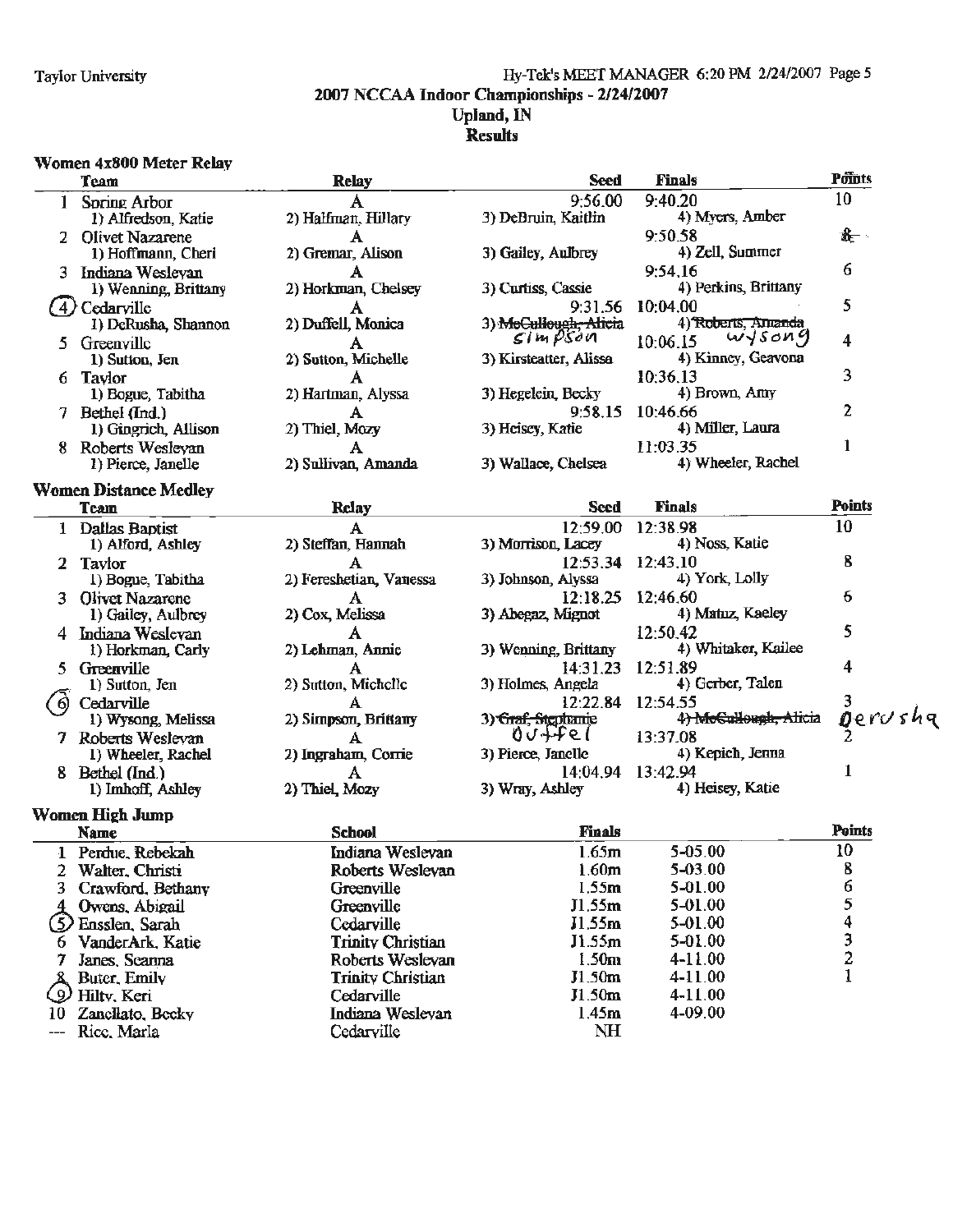#### Results

#### **Women Pole Vault**

|    | <b>Name</b>               | <b>School</b>          | <b>Finals</b>      |              | Points                  |
|----|---------------------------|------------------------|--------------------|--------------|-------------------------|
|    | 1 Himes, Kaylin           | Olivet Nazarene        | 3,66m              | 12-00.00     | 10                      |
|    | 2 Gager, Caitlyn          | Bethel (Ind.)          | 3.53 <sub>m</sub>  | 11-07.00     | 8                       |
| 3  | O'Keefe, Ann              | Bethel (Ind.)          | 3.30 <sub>m</sub>  | $10-10.00$   | 6                       |
|    | 4 Laman, Rebecca          | Bethel (Ind.)          | J3.30m             | $10-10.00$   | 5                       |
|    | Ellison, Danae            | Bethel (Ind.)          | J3.30m             | $10 - 10.00$ | 4                       |
|    | O'Neal, Elise             | Cedarville             | 2.85m              | $9 - 04.25$  | 2.50                    |
| 6/ | Flores, Emily             | Cedarville             | 2.85m              | $9 - 04.25$  | 2.50                    |
| 8  | Zehr, Sarah               | Indiana Weslevan       | J2.85m             | 9-04.25      | 1                       |
| 9  | Elsman, Andrea            | <b>Taylor</b>          | 2.70 <sub>m</sub>  | $8-10.25$    |                         |
|    | Meyer, Amy                | <b>Olivet Nazarene</b> | NH                 |              |                         |
|    | <b>Women Long Jump</b>    |                        |                    |              |                         |
|    | <b>Name</b>               | <b>School</b>          | Finals             |              | <b>Points</b>           |
|    | U Ensslen, Sarah          | Cedarville             | 5.51 <sub>m</sub>  | 18-01.00     | 10                      |
|    | McCall, Jamecia           | Greenville             | 5.49 <sub>m</sub>  | 18-00.25     | 8                       |
| 3) | Wright, Bonnie            | Cedarville             | 5.38m              | 17-08.00     | 6                       |
| 4  | Westcott, Amanda          | Roberts Weslevan       | 5.26m              | 17-03.25     | 5                       |
| 5. | Poe, Micah                | Indiana Wesleyan       | 5.10 <sub>m</sub>  | 16-08.75     | 4                       |
| 6  | Knight, Shirley           | York (Neb.)            | 4.98 <sub>m</sub>  | $16 - 04.25$ | 3                       |
| 7  | Voss, Emily               | Indiana Wesleyan       | 4.90 <sub>m</sub>  | 16-01.00     | $\overline{\mathbf{c}}$ |
| 8  | Jackson, Amanda           | Taylor                 | 4.87m              | $15 - 11.75$ | 1                       |
|    | Women Triple Jump         |                        |                    |              |                         |
|    | <b>Name</b>               | <b>School</b>          | <b>Finals</b>      |              | <b>Points</b>           |
| ℚ  | Enssten, Sarah            | Cedarville             | 11.71m             | 38-05.00     | 10                      |
| 2  | Westcott, Amanda          | Roberts Weslevan       | 11.02m             | 36-02.00     | 8                       |
| 3. | Crawford, Shannon         | Dallas Baptist         | 10.68m             | 35-00.50     | 6                       |
| 4  | Knight, Shirley           | York (Neb.)            | 10,50m             | 34-05.50     | 5                       |
| 5. | Elsman, Andrea            | Taylor                 | 10.05m             | 32-11.75     | 4                       |
| 6  | Smith Leann               | Greenville             | 9.86 <sub>m</sub>  | 32-04.25     | $\frac{3}{2}$           |
| 7  | <b>Imhoff</b> Jessica     | Oklahoma Weslevan      | 9.79 <sub>m</sub>  | 32-01.50     |                         |
| 8  | Cox, Melissa              | <b>Olivet Nazarene</b> | 9.61 <sub>m</sub>  | 31-06.50     | ı                       |
| 9  | Tedeschi, Laura           | Indiana Wesleyan       | 9.53 <sub>m</sub>  | 31-03.25     |                         |
| 10 | Fereshetian, Vanessa      | Taylor                 | 9.08 <sub>m</sub>  | 29-09.50     |                         |
|    | <b>Women Shot Put</b>     |                        |                    |              |                         |
|    | <b>Name</b>               | <b>School</b>          | <b>Finals</b>      |              | Points                  |
|    | 1 Niehaus, Christina      | Greenville             | 13.76m             | 45-01.75     | 10                      |
|    | 2 Cappella Tasha          | Indiana Weslevan       | 11.16m             | 36-07.50     | 8                       |
|    | 3 Farrer, Holly           | Bethel (Ind.)          | 11.12m             | 36-05.75     | 6                       |
| 4  | Carlson, Lindsay          | Indiana Weslevan       | 11.03m             | 36-02.25     | 5                       |
|    | Drew, Tara                | Grace                  | 10,98m             | 36-00.25     | 4                       |
|    | (6) Peacock, Emily        | Cedarville             | 10.68m             | 35-00.50     | 3                       |
|    | Sparks, Ashley            | Bethel (Ind.)          | 10,27m             | 33-08.50     | 2                       |
|    | Decker, Elissa            | <b>Olivet Nazarenc</b> | 10.17 <sub>m</sub> | 33-04.50     | 1                       |
| 9. | Schwehm, Jackie           | Roberts Weslevan       | 9.75m              | 32-00.00     |                         |
|    | <b>Women Weight Throw</b> |                        |                    |              |                         |
|    | <b>Name</b>               | <b>School</b>          | <b>Finals</b>      |              | Points                  |
|    | 1 Naish, Brandi           | Roberts Weslevan       | 15.12m             | 49-07.25     | 10                      |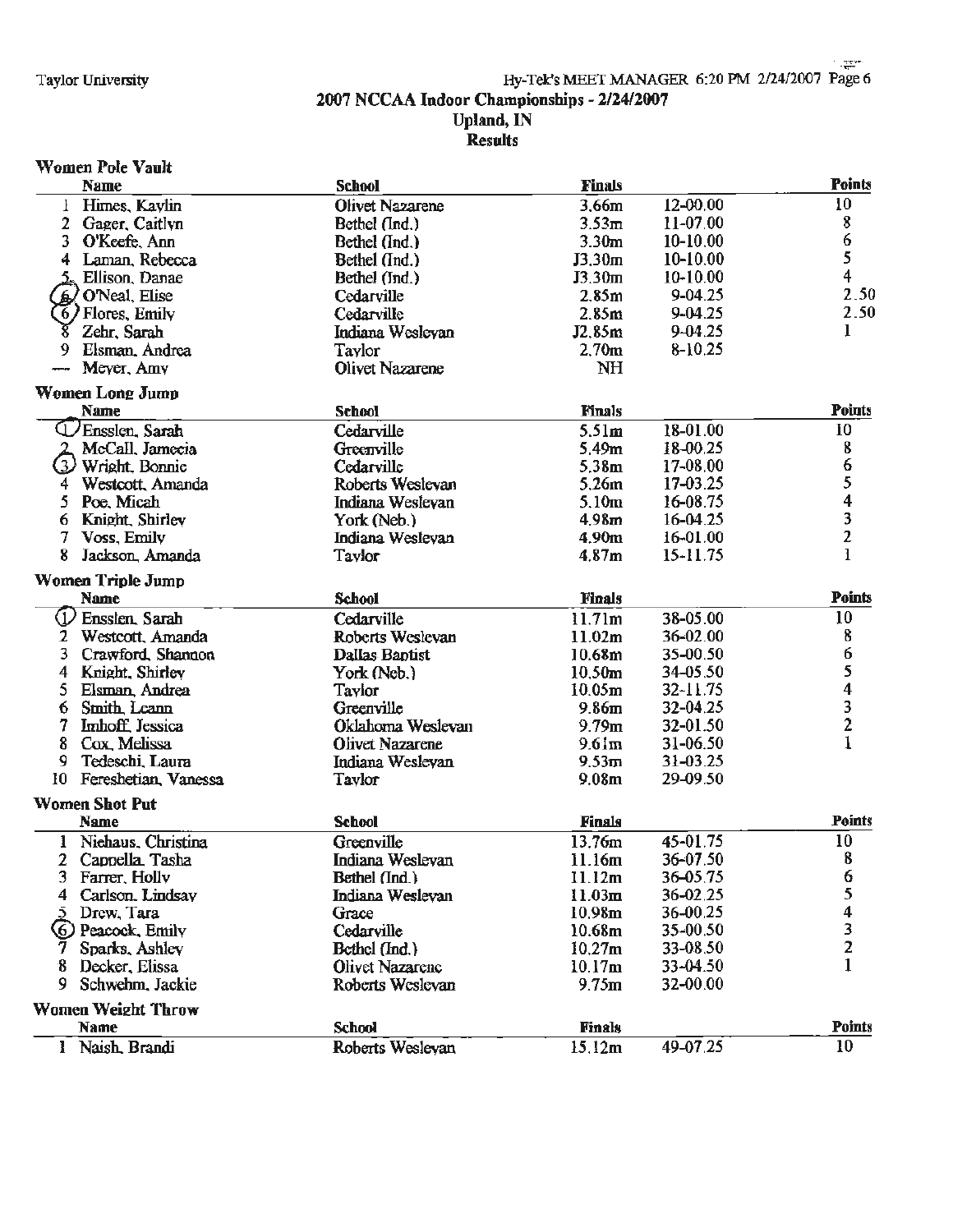# Hy-Tek's MEET MANAGER 6:20 PM 2/24/2007 Page 7<br>2007 NCCAA Indoor Championships - 2/24/2007<br>Upland, IN<br>Results

#### (Women Weight Throw)

 $\bar{t}$ 

|                   | TAANIISII AASEMA THIAMA<br>Name | <b>School</b>                | <b>Finals</b>      |                | <b>Points</b>                                   |
|-------------------|---------------------------------|------------------------------|--------------------|----------------|-------------------------------------------------|
| $\left( 2\right)$ | Peacock, Emily                  | Cedarville                   | 15.05m             | 49-04.50       | 8                                               |
| 3                 | Haming, April                   | Indiana Weslevan             | 14.92m             | 48-11.50       | 6                                               |
| 4                 | Niehaus, Christina              | Greenville                   | 14.66m             | 48-01.25       | 5                                               |
| 5                 | Johnson, Jacquisha              | Greenville                   | 12.90 <sub>m</sub> | 42-04.00       | 4                                               |
|                   | Decker, Elissa                  | <b>Olivet Nazarene</b>       | 12.71 <sub>m</sub> | 41-08.50       |                                                 |
| 6                 |                                 | Roberts Weslevan             | 12.32m             | 40-05.00       | $\frac{3}{2}$                                   |
|                   | Schwehm, Jackie                 |                              | 12.18m             | 39-11.50       | $\mathbf{1}$                                    |
| 8                 | Verloop, Corrie                 | Greenville                   |                    | 39-04.50       |                                                 |
| 9                 | Wignall, Sarah                  | Greenville                   | 12.00 <sub>m</sub> |                |                                                 |
|                   | 10 Litteral, Lacey              | Bethel (Ind.)                | 11.84m             | 38-10.25       |                                                 |
| ц                 | Carlson, Lindsay                | Indiana Wesleyan             | 11.79m             | 38-08.25       |                                                 |
| 12                | Stone, Lindsay                  | Cedarville                   | 11.78m             | 38-07.75       |                                                 |
| 13                | Farrer, Holly                   | Bethel (Ind.)                | 11.45m             | 37-06.75       |                                                 |
| 14                | Derr, Alicia                    | Bethel (Ind.)                | 11.23m             | 36-10.25       |                                                 |
|                   | Men 55 Meter Dash               |                              |                    |                |                                                 |
|                   | <b>Name</b>                     | <b>School</b>                | <b>Seed</b>        | <b>Prelims</b> | H#                                              |
|                   | <b>Preliminaries</b>            |                              |                    |                |                                                 |
|                   | 1 King, Geoffrey                | Bethel (Ind.)                | 6.48               | 6.53 $Q$       | 1                                               |
|                   | 2 Laing Lamont                  | Taylor                       | 6.53               | $6,54$ Q       | 4                                               |
| 3                 | Ugonna, Nnamdi                  | Greenville                   | 6.66               | $6,63$ Q       | $\frac{3}{2}$                                   |
| 4                 | Renford, Jarod                  | Greenville                   | 6.51               | 6.67Q          |                                                 |
| 5                 | Warhop, Chris                   | Bethel (Ind.)                | 6.61               | 6.67 $q$       | 4                                               |
| 6                 | Garnett, Ryan                   | Greenville                   | 6,70               | 6.67q          | $\mathbf 1$                                     |
|                   | Gordon, Harold                  | Greenville                   | 6.75               | 6.68q          | 3                                               |
| $\left( 8\right)$ | Starr, Samuel                   | Cedarville                   | 6.70               | $6.72$ q       | $\begin{array}{c} 1 \\ 2 \\ 2 \\ 2 \end{array}$ |
|                   | Collet, Thomas                  | Indiana Wesleyan             | 6.72               | 6.74           |                                                 |
|                   | Sawin, Jimmy                    | Cedarville                   | 6.82               | 6.77           |                                                 |
| ն լ               | Smith, Travis                   | Cedarville                   |                    | 6,81           |                                                 |
| $12 \,$           | Conrad Patrick                  | Indiana Wesleyan             |                    | 6.82           | 4                                               |
| 13                | Fry, Rory                       | Olivet Nazarene              | 6.80               | 6.84           | 4                                               |
| 14                | Smith, Gary                     | Oklahoma Wesleyan            |                    | 6,87           |                                                 |
|                   | (15) Muschott, Brad             | Cedarville                   |                    | 6.90           | 3423                                            |
|                   | 16 Bevioku, Josh                | Indiana Wesleyan             | 6.79               | 6.91           |                                                 |
| 17                | Wauthier, Derrick               | Olivet Nazarene              | 6.98               | 6.93           |                                                 |
|                   | 18 Brown, Lan                   | Taylor                       | 6.52               | 6.95           |                                                 |
| 19                | Barnes, Robert                  | Olivet Nazarene              | 6.80               | 6.95           |                                                 |
| 20                | Yates, Evan                     | <b>Trinity Bible College</b> | 6.84               | 6.98           | $\mathbf{1}$                                    |
| 21                | Waggoner, David                 | Dallas Baptist               | 7.03               | 7,04           | 3                                               |
|                   | 22 Hill, William                | <b>Trinity Bible College</b> |                    | 7.57           | $\mathbf{1}$                                    |
|                   | 23 Bialik, Caleb                | <b>Trinity Bible College</b> |                    | 7.81           | 2                                               |
|                   | 24 Kelly, Ken                   | <b>Trinity Bible College</b> |                    | 8.68           | 4                                               |
|                   | Men 55 Meter Dash               |                              |                    |                |                                                 |
|                   | <b>Name</b>                     | <b>School</b>                | Prelims            | <b>Finals</b>  | <b>Points</b>                                   |
| <b>Finals</b>     |                                 |                              |                    |                |                                                 |
|                   | King, Geoffrey                  | Bethel (Ind.)                | 6.53               | 6.43           | 10                                              |
| 2                 | Laing, Lamont                   | <b>Taylor</b>                | 6.54               | 6.53           | 8                                               |
|                   | 3 Renford, Jarod                | Greenville                   | 6.67               | 6.58           | 6                                               |
| 4                 | Warhop, Chris                   | Bethel (Ind.)                | 6.67               | 6.58           | 5                                               |
| 5.                | Garnett, Ryan                   | Greenville                   | 6.67               | 6.60           | 4                                               |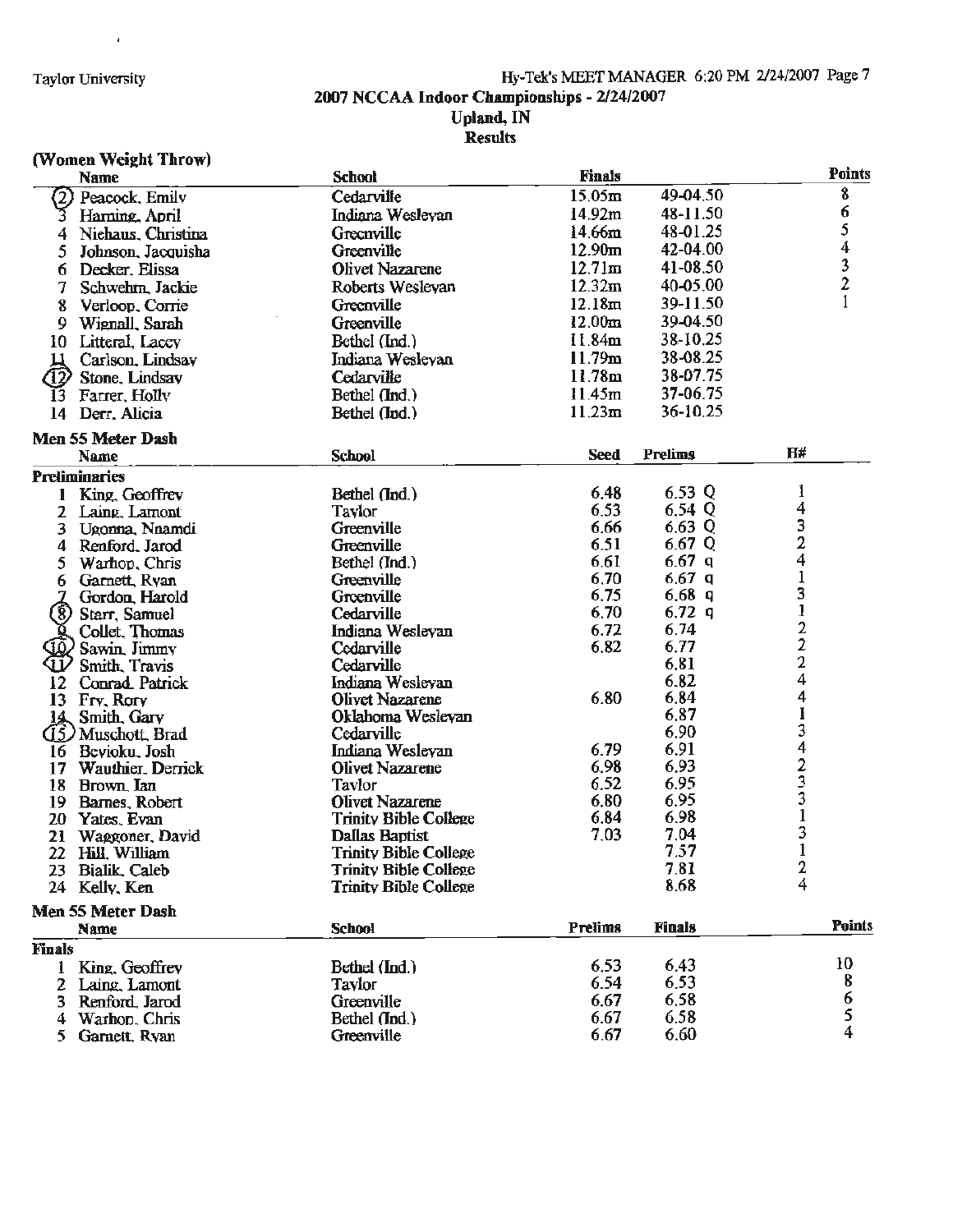#### Taylor University Hy-Tek's MEET MANAGER 6:20 PM 2/24/2007 Page 8 2007 NCCAA Indoor Championships - 2/24/2007 **Upland, IN ·R~sults**

 $\ddot{\phantom{0}}$ 

| Finals  (Men 55 Meter Dash)              |                                      |                    |                    |                                            |                         |
|------------------------------------------|--------------------------------------|--------------------|--------------------|--------------------------------------------|-------------------------|
| <b>Name</b>                              | <b>School</b>                        | <b>Prelims</b>     | <b>Finals</b>      |                                            | <b>Points</b>           |
| (6) Starr, Samuel                        | Cedarville                           | 6.72               | 6,67               |                                            | 3                       |
| Ugonna, Nnamdi                           | Greenville                           | 6.63               | 6.73               |                                            | 2                       |
| Gordon, Harold                           | Greenville                           | 6.68               | 6.76               |                                            | $\mathbf{l}$            |
| Men 200 Meter Dash                       |                                      |                    |                    | Н#                                         | <b>Points</b>           |
| <b>Name</b>                              | <b>School</b>                        | <b>Seed</b>        | <b>Finals</b>      |                                            | 10                      |
| King, Geoffrey<br>1                      | Bethel (Ind.)                        | 22.30              | 22,28              |                                            |                         |
| 2<br>Renford, Jarod                      | Greenville                           | 22.79              | 22.35              | 2                                          | 8                       |
| 3<br>Warhop, Chris                       | Bethel (Ind.)                        | 23.12<br>23.55     | 23.14<br>23.20     | 3                                          | 6<br>5                  |
| Collet. Thomas                           | Indiana Weslevan<br>Cedarville       | 23.14              | 23.39              | $\overline{c}$                             | $\overline{\mathbf{4}}$ |
| (5)<br>Scott, Jason<br>L. Barnes, Robert | <b>Olivet Nazarene</b>               | 23.51              | 23.41              | 3                                          |                         |
| U)<br>Bundenthal, Ryan                   | Cedarville                           | 23.63              | 23.46              |                                            | $\frac{3}{2}$           |
| Waters, Rod<br>8                         | Bethel (Ind.)                        | 23.51              | 23.53              | $\frac{3}{2}$                              |                         |
| 9<br>Scibilia, Mike                      | Roberts Weslevan                     | 23.36              | 23.68              |                                            |                         |
| 10<br>Sackett, Crosby                    | Roberts Weslevan                     | 23.45              | 23.71              | $\frac{2}{3}$                              |                         |
| 11<br>Fry, Rory                          | Olivet Nazarene                      |                    | 23.89              |                                            |                         |
| 12 <sup>2</sup><br>Wauthier, Derrick     | Olivet Nazarene                      |                    | 24.00              | 3                                          |                         |
| Men 400 Meter Dash                       |                                      |                    |                    |                                            |                         |
| <b>Name</b>                              | <b>School</b>                        | <b>Seed</b>        | Finals             | <b>H#</b>                                  | <b>Points</b>           |
| 1 Sackett, Crosby                        | Roberts Wesleyan                     | 51.59              | 50.45              | $\mathbf{1}$                               | 10                      |
| 2 Garnett, Ryan                          | Greenville                           | 51.42              | 50.76              | 1                                          | 8                       |
| 3.<br>Smith, Alvin                       | Olivet Nazarene                      | 51.48              | 51.07              |                                            | 6                       |
| 4.<br>Marston, Andy                      | Taylor                               | 51.84              | 51.31              |                                            | 5                       |
| ري<br>Starr, Samuel                      | Cedarville                           | 50.40              | 51.50              | l                                          | 4                       |
| Episcopo, Brian<br>6                     | Indiana Wesleyan                     | 52.62              | 51.85              | l                                          | $\frac{3}{2}$           |
| Weber, Zach                              | Indiana Wesleyan                     | 52.69              | 51.89              | 2                                          |                         |
| (8) Tress, Brandon                       | Cedarville                           | 52.76              | 52,54              | $\begin{array}{c} 2 \\ 2 \\ 2 \end{array}$ | 1                       |
| Randolph, Jontae<br>9                    | Bethel (Ind.)                        | 52.69              | 52,82              |                                            |                         |
| 10<br>Wetherell, Brad                    | Taylor                               | 52.77              | 52.95              |                                            |                         |
| 11<br>Dunbar, Randy                      | Taylor                               | 54.57              | 53.38              |                                            |                         |
| Men 1 Mile Run                           |                                      |                    |                    |                                            | <b>Points</b>           |
| <b>Name</b><br>(1)                       | <b>School</b>                        | <b>Seed</b>        | <b>Finals</b>      |                                            | 10                      |
| Roberts, Daniel<br>AUTD                  | Cedarville                           | 4:21.76            | 4:13.48            |                                            | 8                       |
| Rono, Julius                             | Roberts Wesleyan<br>Roberts Weslevan | 4:11.11<br>4:19.31 | 4:15.98<br>4:23.10 |                                            | 6                       |
| St James, Matt<br>4<br>Degafa, Wegene    | Roberts Weslevan                     | 4:20.43            | 4:23.41            |                                            | 5                       |
| 5 Foss, Josh                             | Indiana Wesleyan                     | 4:24.70            | 4:26.08            |                                            | 4                       |
| Brooker, Jud<br>6                        | Cedarville                           | 4:27.43            | 4:26.96            |                                            | 3                       |
| 7<br>Erway, Caleb                        | Olivet Nazarene                      | 4:30.95            | 4:32.98            |                                            | $\overline{\mathbf{c}}$ |
| Clark, Matt<br>8                         | Cedarville                           | 4:30.13            | 4:36.59            |                                            | 1                       |
| Brown, Taylor<br>9.                      | Dallas Baptist                       | 4:38.00            | 4:41.11            |                                            |                         |
| Gray, Andrew<br>10                       | Bethel (Ind.)                        | 4:35.00            | 4:43.15            |                                            |                         |
| Men 800 Meter Run                        |                                      |                    |                    |                                            |                         |
| Name                                     | <b>School</b>                        | <b>Seed</b>        | <b>Finals</b>      | H#                                         | <b>Points</b>           |
| 1 Rotich Herbert                         | Spring Arbor                         | 1:54.89            | 1:52.57            | 1                                          | 10                      |
| 2 Rono, Julius                           | Roberts Weslevan                     | 1:53.30            | 1:53.06            | 1                                          | 8                       |
| 3 Koch, Jerad                            | <b>Olivet Nazarcne</b>               | 1:59.15            | 1:55.27            | 1                                          | 6                       |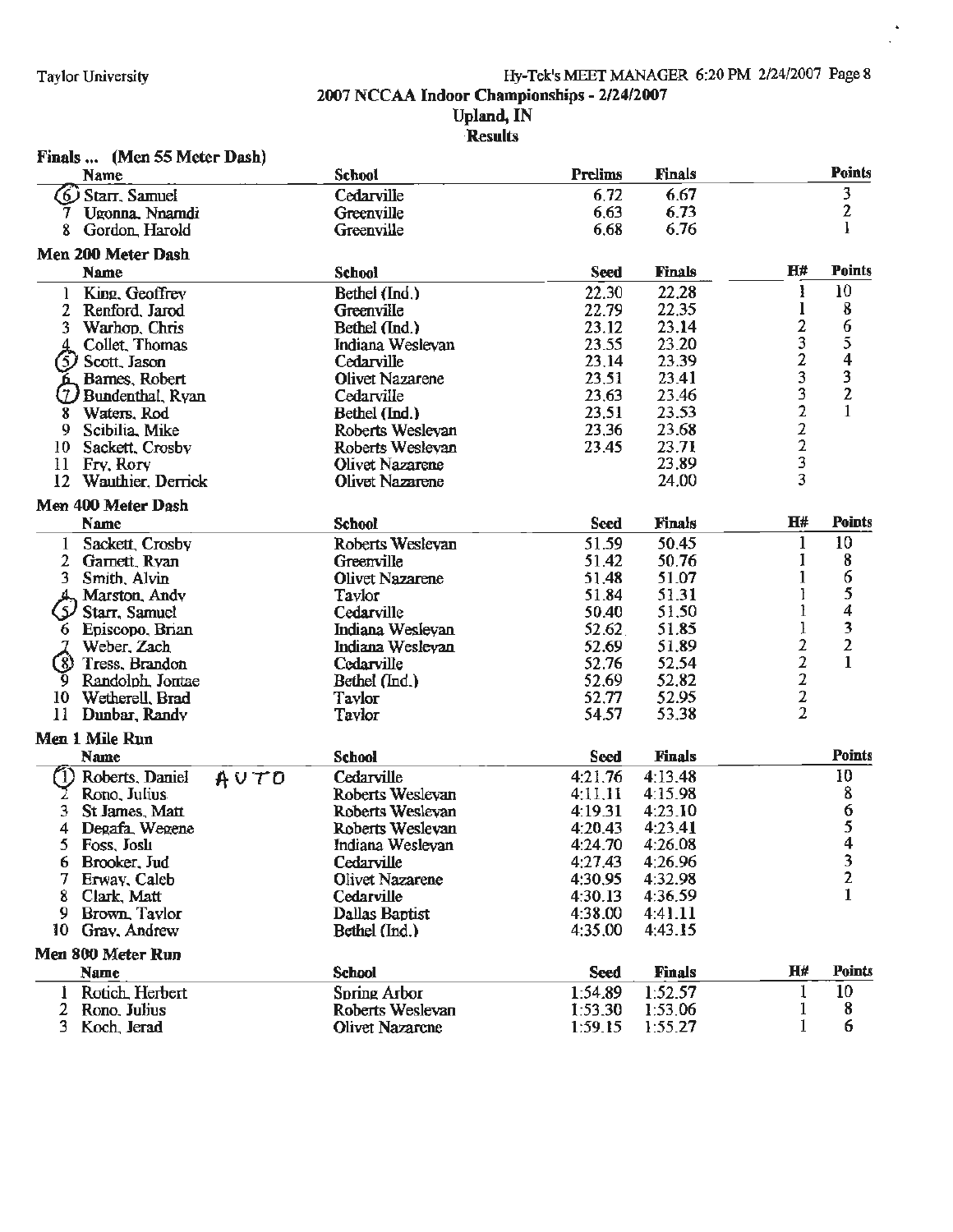#### Hy-Tek's MEET MANAGER 6:20 PM 2/24/2007 Page 9 2007 NCCAA Indoor Championships - 2/24/2007 Upland, IN Results

#### (Men 800 Meter Run)

| Name                |                        | School                   | <b>Seed</b> | <b>Finals</b> | H#                                                | <b>Points</b>           |
|---------------------|------------------------|--------------------------|-------------|---------------|---------------------------------------------------|-------------------------|
| (4)                 | AUTO<br>Saunders, Josh | Cedarville               | 1:58.28     | 1:55.52       | ŀ                                                 | 5                       |
|                     | Oyler, Rodney          | Greenville               | 1:59.16     | 1:56.57       | l                                                 | 4                       |
| (6) Kuhn, Kevin     |                        | Cedarville               | 1:57.89     | 1:57.96       | $\bf{l}$                                          | 3                       |
| 7                   | Reel, Vincent          | Bethel (Ind.)            | 1:59.58     | 1:58.87       | 2                                                 | 2                       |
| 8<br>Bond, Josh     |                        | Greenville               | 2:00.76     | 2:00.37       |                                                   |                         |
| 9                   | Robinson, Scott        | Bethel (Ind.)            | 2:02.32     | 2:00.49       | $\begin{array}{c}\n2 \\ 2 \\ 2 \\ 2\n\end{array}$ |                         |
| 10                  | Maloney, Chris         | Roberts Wesleyan         | 2:00.20     | 2:01.17       |                                                   |                         |
| $\mathbf{11}$       | Gray, Andrew           | Bethel (Ind.)            | 2:01.96     | 2:01.51       |                                                   |                         |
| 12                  | Gingerich, Eric        | Indiana Wesleyan         | 1:59.68     | 2:01.89       |                                                   |                         |
| 13                  | Todd. Crouch           | Spring Arbor             | 2:00.13     | 2:02.07       | $\overline{\mathbf{c}}$                           |                         |
| 14 Plake, Chuck     |                        | Roberts Wesleyan         | 1:58.42     | 2:02.11       | $\mathbf{I}$                                      |                         |
| Men 3000 Meter Run  |                        |                          |             |               |                                                   |                         |
| <b>Name</b>         |                        | <b>School</b>            | <b>Seed</b> | <b>Finals</b> |                                                   | <b>Points</b>           |
| (T)                 | Roberts, Daniel        | Cedarville               | 8:38.93     | 8:47.36       |                                                   | 10                      |
| 2                   | St James, Matt         | Roberts Weslevan         | 8:39.85     | 8:47.54       |                                                   | 8                       |
| 3<br>Сап, Касеу     |                        | Olivet Nazarene          | 8:40.70     | 8:53.09       |                                                   | 6                       |
| 4<br>Hazel, Bryan   |                        | Indiana Wesleyan         | 8:57.70     | 8:55.18       |                                                   | 5                       |
| 5<br>Lane, Steve    |                        | Spring Arbor             | 9:04.34     | 8:57.53       |                                                   | $\overline{\mathbf{4}}$ |
|                     | 6 Pabody, Michael      | <b>Taylor</b>            | 9:02.24     | 9:03.20       |                                                   |                         |
| $\mathcal{D}$       | Pittman, Bryan         | Cedarville               | 8:57.06     | 9:07.33       |                                                   | $\frac{3}{2}$           |
| 8                   | Richert, Ryan          | <b>Olivet Nazarene</b>   | 8:59.26     | 9:08.60       |                                                   | $\mathbf{1}$            |
| 9                   | Jellema, Andy          | <b>Trinity Christian</b> | 9:14.24     | 9:09.42       |                                                   |                         |
| 10 Flake, Curtis    |                        | Greenville               | 9:03.10     | 9:09.58       |                                                   |                         |
| 11                  | <b>Ballard, Daniel</b> | Indiana Weslevan         | 9:17.10     | 9:14.16       |                                                   |                         |
| 12<br>Erway, Caleb  |                        | Olivet Nazarene          | 9:09.09     | 9:15.95       |                                                   |                         |
| 13                  | Rodriguez, Felix       | Dallas Baptist           | 9:09.00     | 9:19.32       |                                                   |                         |
|                     | Thomack Andy           | Greenville               | 9:01.38     | 9:19.44       |                                                   |                         |
| త్తి                | Herbert, Justin        | Cedarville               | 9:08.77     | 9:21.94       |                                                   |                         |
| Sage, Garrett<br>16 |                        | Dallas Baptist           | 9:30.00     | 9:22.86       |                                                   |                         |
| 17<br>Foss, Josh    |                        | Indiana Wesleyan         | 9:03.12     | 9:23.05       |                                                   |                         |
| 18                  | Sprunger, Josh         | Spring Arbor             | 9:17.74     | 9:23.43       |                                                   |                         |
| 19                  | Gienapp, Kevin         | Spring Arbor             | 9:17.77     | 9:24.84       |                                                   |                         |
| 20<br>Hansen, Matt  |                        | Dallas Baptist           | 9:22.00     | 9:25.62       |                                                   |                         |
| 21<br>Smith, Drew   |                        | Taylor                   | 9:32.14     | 9:29.93       |                                                   |                         |
| 22                  | Jennys, Michael        | Grace                    | 9:27.67     | 9:45.27       |                                                   |                         |
| Men 5000 Meter Run  |                        |                          |             |               |                                                   |                         |
| Name                |                        | <b>School</b>            | <b>Seed</b> | <b>Finals</b> |                                                   | <b>Points</b>           |
| 1 Carr, Kacey       |                        | Olivet Nazarene          | 15:06.31    | 15:18.35      |                                                   | 10                      |
| 2                   | Degafa Wegene          | Roberts Weslevan         |             | 15:21.62      |                                                   | 8                       |
| 3.<br>Richert, Ryan |                        | Olivet Nazarene          | 15:28.81    | 15:33.64      |                                                   | 6                       |
| Rojas, Elias<br>4   |                        | Indiana Wesleyan         | 15:44.22    | 15:42.72      |                                                   | 5                       |
| Flake, Curtis       |                        | Greenville               | 16:03.37    | 15:46.92      |                                                   | 4                       |
| 6.                  | Pittman, Bryan         | Cedarville               | 15:56.62    | 15:49.68      |                                                   | $\frac{3}{2}$           |
|                     | Sprunger, Josh         | Spring Arbor             | 16:07.38    | 15:53.46      |                                                   |                         |
|                     | Robertson, Tom         | Tavlor                   | 16:16.23    | 15:58.75      |                                                   | $\mathbf{1}$            |
|                     | Herbert, Justin        | Cedarville               | 16:16.19    | 16:01.58      |                                                   |                         |
| JO,                 | Trennepohl, Rob        | Cedarville               | 16:07.36    | 16:02.07      |                                                   |                         |
|                     | Gienapp, Kevin         | Spring Arbor             | 16:10.90    | 16:06.00      |                                                   |                         |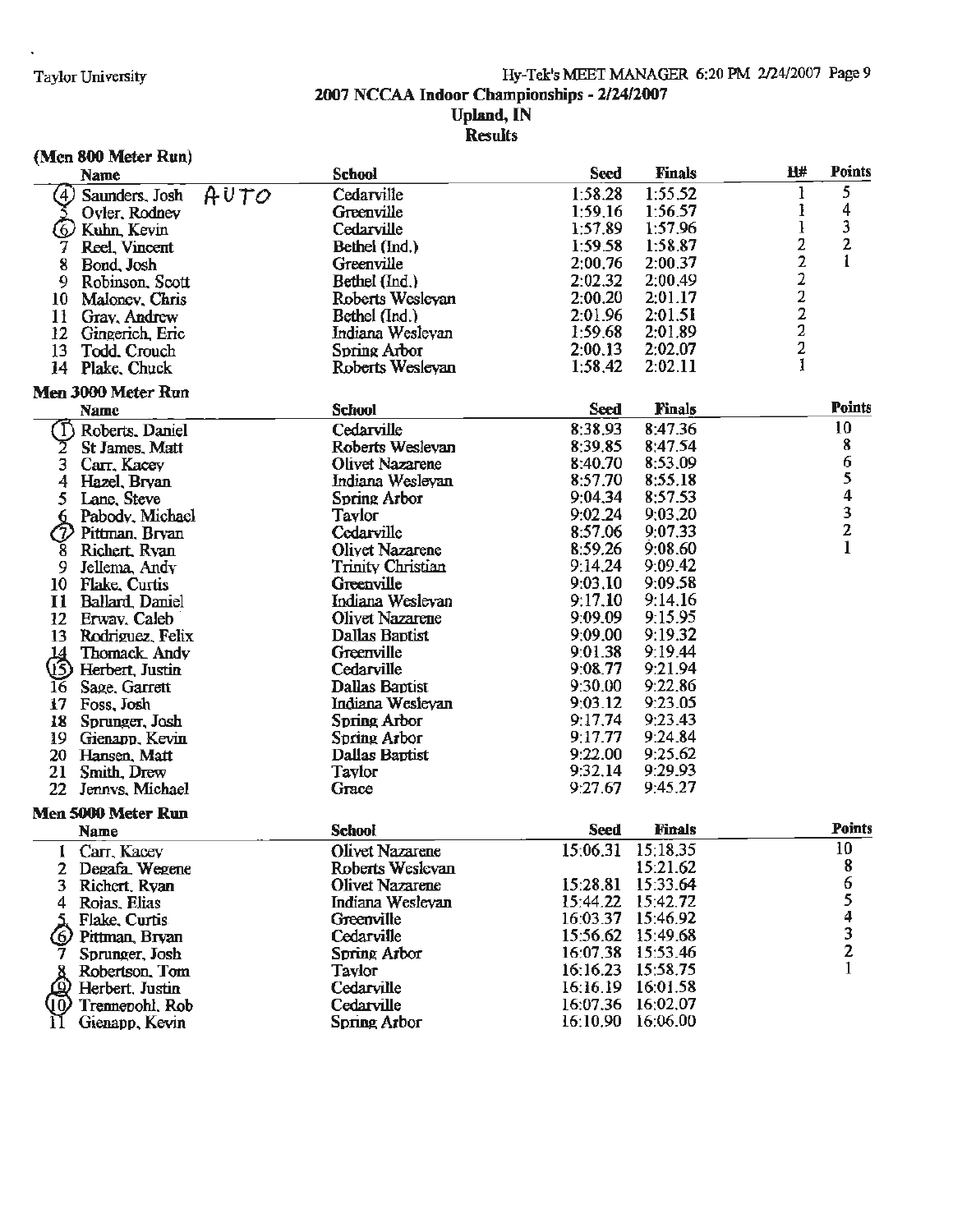#### Taylor University **Hy-Tek's MEET MANAGER 6:20 PM 2/24/2007** Page 10 2007 NCCAA Indoor Championships - 2/24/2007 Upland, IN **Results**

#### (Men 5000 Meter Run)

|               | <b>Name</b>                                | <b>School</b>          | Seed                 | <b>Finals</b>             |                | <b>Points</b> |
|---------------|--------------------------------------------|------------------------|----------------------|---------------------------|----------------|---------------|
|               | Alles, Doug                                | Indiana Wesleyan       | 16:11.80             | 16:11.56                  |                |               |
|               | Seibert, Jordan                            | Cedarville             | 16:20.26             | 16:16.48                  |                |               |
| Ι4            | Chase, Steve                               | Spring Arbor           | 16:45.27             | 16:31.07                  |                |               |
| 15            | Dorr, Andrew                               | Roberts Wesleyan       |                      | 16:34.87                  |                |               |
| 16            | Gerber, Alex                               | <b>Olivet Nazarene</b> | 16:16.78             | 16:35.13                  |                |               |
| 17            | Voss, Robert                               | Spring Arbor           | 16:43.49             | 16:35.94                  |                |               |
| 18            | Carr, Kodv                                 | Olivet Nazarene        | 16:44.95             | 17:06.44                  |                |               |
|               | Men 55 Meter Hurdles                       |                        |                      |                           |                |               |
|               | <b>Name</b>                                | <b>School</b>          | <b>Seed</b>          | <b>Prelims</b>            | $\Pi$ #        |               |
|               | <b>Preliminaries</b>                       |                        |                      |                           |                |               |
|               | Waters, Rod                                | Bethel (Ind.)          | 7.43                 | 7.53 Q                    | 1              |               |
|               | 2) Scott, Jason                            | Cedarville             | 7.69                 | 7.72Q                     |                |               |
|               | Bowman, John                               | Indiana Weslevan       | 7.90                 | 7.73q                     | $\frac{2}{2}$  |               |
|               | <b>Bundenthal, Ryan</b>                    | Cedarville             | 7.74                 | 7.74q                     | $\mathbf{1}$   |               |
| 5             | Renford, Jarod                             | Greenville             | 7.69                 | $7.74$ q                  | $\overline{2}$ |               |
| 6             | Weber, Zach                                | Indiana Weslevan       | 7.78                 | 7.78 <sub>q</sub>         | $\mathbf{1}$   |               |
| 7.            | <b>Rush Matt</b>                           | Greenville             | 8.15                 | 8.07q                     |                |               |
| 8             | Rudd, BJ                                   | Greenville             | 8.29                 | 8.30q                     | $\frac{2}{2}$  |               |
|               | 9 Voss, Dave                               | Taylor                 | 8.33                 | 8.31                      |                |               |
| (10           | Tress, Brandon                             | Cedarville             | 8.21                 | 8.33                      |                |               |
| П             | Crist, Jason                               |                        | 8.22                 |                           |                |               |
| 12            | Healey, Chase                              | Taylor                 |                      | 8.42                      |                |               |
| 13            | Metzger, Noah                              | Bethel (Ind.)          | 8.52                 | 8,53                      | 1              |               |
|               |                                            | Greenville             | 8.81                 | 8.58                      |                |               |
|               | <b>Men 55 Meter Hurdles</b>                |                        |                      |                           |                |               |
|               |                                            |                        |                      |                           |                |               |
|               | <b>Name</b>                                | <b>School</b>          | <b>Prelims</b>       | <b>Finals</b>             |                | <b>Points</b> |
| <b>Finals</b> |                                            |                        |                      |                           |                |               |
|               | Waters, Rod                                | Bethel (Ind.)          | 7.53                 | 7.44                      |                | 10            |
| 2             | Renford Jarod                              | Greenville             | 7.74                 | 7.54                      |                | 8             |
|               | Bowman, John                               | Indiana Weslevan       | 7.73                 | 7.66                      |                | 6             |
|               | 4) Bundenthal, Ryan                        | Cedarville             | 7.74                 | 7.77                      |                |               |
|               | Weber, Zach                                | Indiana Wesleyan       | 7.78                 | 7.79                      |                |               |
| :6            | Scott, Jason                               | Cedarville             | 7.72                 | 7.85                      |                |               |
|               | <b>Rush Matt</b>                           | Greenville             | 8.07                 | 8.01                      |                | 5432          |
| 8             | Rudd, BJ                                   | Greenville             | 8.30                 | 8.22                      |                | 1             |
|               | Men 4x200 Meter Relay                      |                        |                      |                           |                |               |
|               | Team                                       | <b>Relay</b>           | <b>Seed</b>          | Finals                    | H#             | <b>Points</b> |
| 1             |                                            | А                      |                      |                           | 1              | 10            |
|               | Greenville<br>1) Rush, Matt                |                        | 1:38.05              | 1:33.95                   |                |               |
|               |                                            | 2) Cunningham, Daniel  | 3) Ugonna, Nnamdi    | 4) Rudd, BJ               | 1              |               |
|               | Indiana Wesleyan                           | A                      | 1:34.35              | 1:34.16                   |                | 8             |
|               | 1) Conrad, Patrick                         | 2) Carrick, Dan        | 3) Slabaugh, David   | 4) Collet, Thomas         | L.             |               |
|               | 3 Olivet Nazarene                          | A                      | 1:36.46              | 1:34.20                   |                | 6             |
|               | 1) Barnes, Robert                          | 2) Fry, Rory           | 3) Robbins, Brian    | 4) Ticknor, Nathan        |                |               |
|               | 4 Taylor                                   |                        |                      | 1:35.58                   | 2              | 5             |
|               | 1) Robles, JP                              | 2) Dunbar, Randy       | 3) Gregory, Ryan     | 4) Brown, Ian             |                |               |
| -57           | Cedarville                                 | A                      | 1:35.84              | 1:37.31                   | 1              | 4             |
|               | 1) Muschott, Brad                          | 2) Gruenberg, Stephen  | 3) Nowels, Kelly     | 4) Sawin, Jimmy           |                |               |
|               | <b>Oklahoma Weslevan</b><br>1) Smith, Gary | A<br>2) Giroux, Jeff   | 3) Christenson, Luke | 1:38.33<br>4) Brown, Rich | 2              | 3             |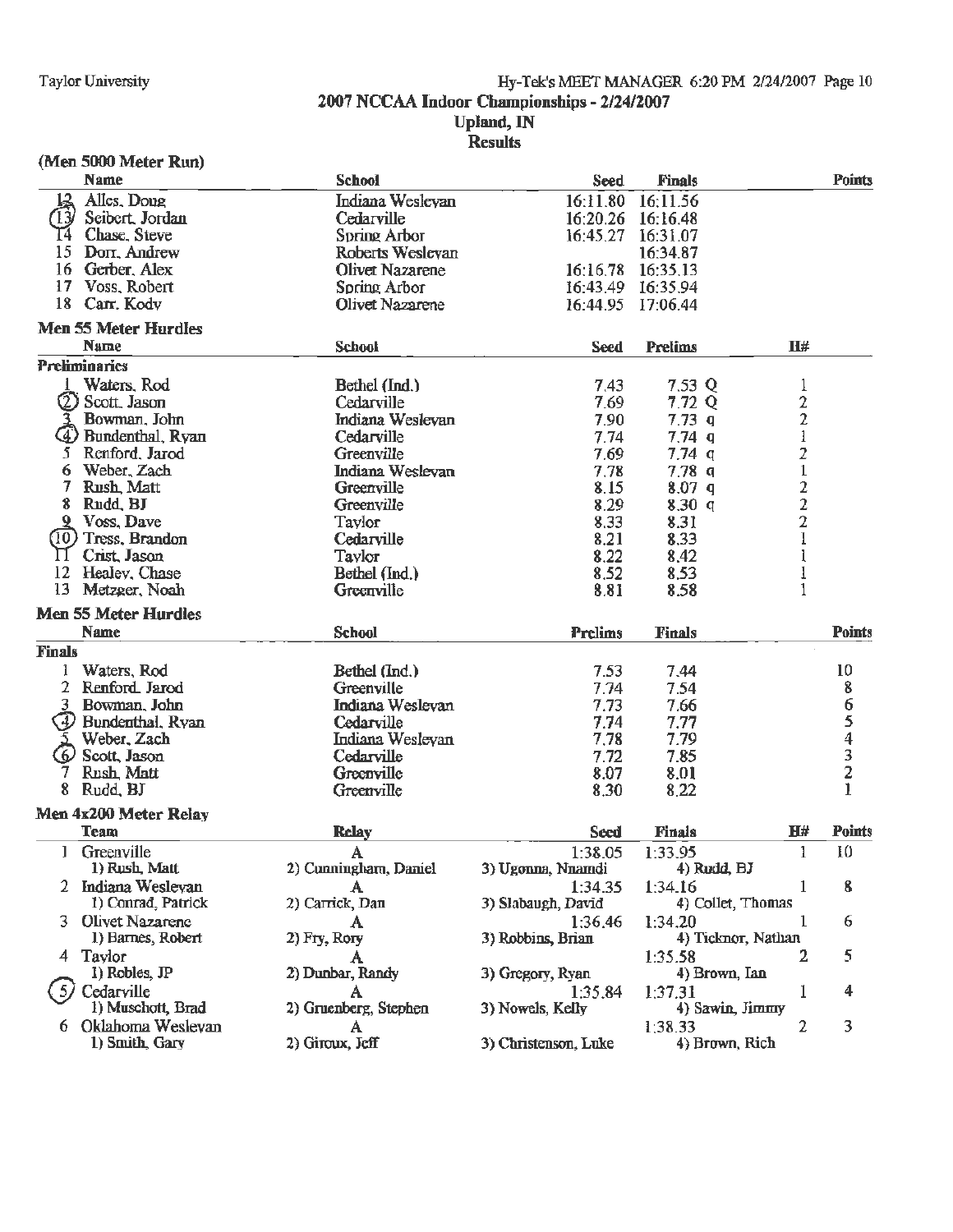#### Taylor University Hy-Tek's MEET MANAGER 6:20 PM 2/24/2007 Page 11 **2007 NCCAA Indoor Championships** - **2/24/2007 Upland,IN**

### Results

#### **(Men 4x200 Meter Relay)**

 $\mathbf{r}$ 

|    | (ITACH 4AZUU ITACACI INCIAY)<br>Team      | <b>Relay</b>         | <b>Seed</b>                   | H#<br><b>Finals</b>              | <b>Points</b> |
|----|-------------------------------------------|----------------------|-------------------------------|----------------------------------|---------------|
|    | 7 Roberts Weslevan                        | A                    |                               | 2<br>1:38.97                     | 2             |
|    | 1) Eisenhauer, Lou                        | 2) Dates, CJ         | 3) Humbert, Tom               | 4) Brummert, Brandon             |               |
|    | 8 Bethel (Ind.)<br>1) Short, Adam         | А                    | I:39.05                       | 2<br>1:39.75<br>4) Wilson, Brad  | 1             |
|    |                                           | 2) Healey, Chase     | 3) Phillips, Nate             |                                  |               |
|    | Men 4x400 Meter Relay                     |                      |                               | Н#<br><b>Finals</b>              | <b>Points</b> |
|    | Team                                      | <b>Relay</b>         | <b>Seed</b><br>3:26.52        | 1<br>3:26.19                     | 10            |
| L  | <b>Olivet Nazarene</b><br>1) Smith, Alvin | 2) Ticknor, Nathan   | 3) Thompson, Jonathon         | 4) Koch, Jerad                   |               |
|    | 2 Bethel (Ind.)                           |                      | 3:28.44                       | 3:26.47<br>Ł                     | 8             |
|    | 1) King, Geoffrey                         | 2) Waters, Rod       | 3) Reel, Vincent              | 4) Randolph, Jontae              |               |
|    | 3 Indiana Weslevan                        | A                    | 3:31.68                       | 1<br>3:26.77                     | 6             |
|    | 1) Weber, Zach                            | 2) Eckhardt, Patrick | 3) Slabaugh, David            | 4) Episcopo, Brian               |               |
|    | Cedarville                                | A                    | 3:28.25                       | 3:26.83<br>1                     | 5             |
|    | 1) Bundenthal, Ryan                       | 2) Tress, Brandon    | 3) Starr, Samuel              | 4) Kuhn, Kevin                   |               |
|    | 5 Roberts Wesleyan                        | A                    | 3:33.01                       | 2<br>3:29.84                     | 4             |
|    | 1) Plake, Chuck                           | 2) Sackett, Crosby   | 3) Maloney, Chris             | 4) Rono, Julius                  |               |
|    | 6 Greenville                              |                      | 3:35.81                       | 2<br>3:30.56                     | 3             |
|    | 1) Renford, Jarod                         | 2) Garnett, Ryan     | 3) Oyler, Rodney              | 4) Cunningham, Daniel            |               |
|    | 7 Taylor<br>1) Gregory, Ryan              | А<br>2) Voss, Dave   | 3:28.25<br>3) Wetherell, Brad | 3:32.62<br>1<br>4) Marston, Andy | 2             |
| 8. | <b>Trinity Christian</b>                  |                      | 3:37.96                       | 2<br>3:43.91                     | ı             |
|    | 1) Burr, Mike                             | 2) Mahtani, Sam      | 3) Muzuma, Joseph             | 4) Muzuma, Joshna                |               |
|    |                                           |                      |                               |                                  |               |
|    | Men 4x800 Meter Relay                     |                      | <b>Seed</b>                   | <b>Finals</b>                    | <b>Points</b> |
|    | <b>Team</b>                               | <b>Relay</b>         |                               | 8:08.37                          | 10            |
|    | 1 Indiana Weslevan<br>1) Gingerich, Eric  | 2) Pitney, John      | 3) Schweigert, Josh           | 4) Miller, Joshua                |               |
|    | 2 Taylor                                  |                      |                               | 8:11.21                          | 8             |
|    | 1) Budd, Andrew                           | 2) Hubley, Jeff      | 3) Brooks, David              | 4) Leman, Chris                  |               |
|    | 3 Bethel (Ind.)                           | A                    | 8:17.51                       | 8:15.32                          | 6             |
|    | 1) Prieb, David                           | 2) Robinson, Scott   | 3) Collard, Ben               | 4) Waybright, Ryan               |               |
|    | 4 Greenville                              | А                    |                               | 8:26.83                          | 5             |
|    | 1) Putman, Ben                            | 2) Robertson, Alex   | 3) Chew, Joe                  | 4) Flake, Chris                  |               |
| 5. | Olivet Nazarene                           | А                    |                               | 8:28.40                          |               |
|    | 1) Thompson, Jonathon                     | 2) Cargile, Steve    | $3)$ Fay, Ben                 | 4) May, David                    |               |
| 6  | <b>Trinity Christian</b>                  | А                    |                               | 8:30.06                          | 3             |
|    | 1) Muzuma, Joseph                         | 2) Lerner, Joseph    | 3) Seegert, Joshua            | 4) Burr, Mike<br>8:36.01         | 2             |
|    | Cedarville Kempton<br>1) Greman, Kurt     | A<br>2) Fox, Matt    | 7:54.29<br>3) Beight, Michael | 4) Goodew, Titus                 |               |
|    | 8 Roberts Weslevan                        |                      |                               | 8:49.94                          | 1             |
|    | 1) Brummert, Brandon                      | 2) Dates, CJ         | 3) Williams, Evan             | 4) Ingrassia, Phil               |               |
|    | <b>Men Distance Medlev</b>                |                      |                               |                                  |               |
|    | <b>Team</b>                               | <b>Relay</b>         | <b>Seed</b>                   | <b>Finals</b>                    | <b>Points</b> |
| 1  | Indiana Weslevan                          | A                    |                               | 10:31.75                         | 10            |
|    | 1) Pitney, John                           | 2) Eckhardt, Patrick | 3) Schweigert, Josh           | 4) Miller, Joshua                |               |
|    | 2 Greenville                              | A                    | 11:46.08                      | 10:38.11                         | 8             |
|    | 1) Bond, Josh                             | 2) Oyler, Rodney     | 3) Thomack, Andy              | 4) Putman, Ben                   |               |
| 3. | Taylor                                    | A                    | 11:00.00                      | 10:46.90                         | 6             |
|    | 1) Leman, Chris                           | 2) Marston, Andy     | 3) Brooks, David              | 4) Pabody, Michael               |               |
|    | 4 Olivet Nazarene                         | A                    | 10:59.12                      | 10:58.47                         | 5             |
|    | 1) Armstead, Justin                       | 2) Herr, Ryan        | 3) Fay, Ben                   | 4) Clausen, Andy                 |               |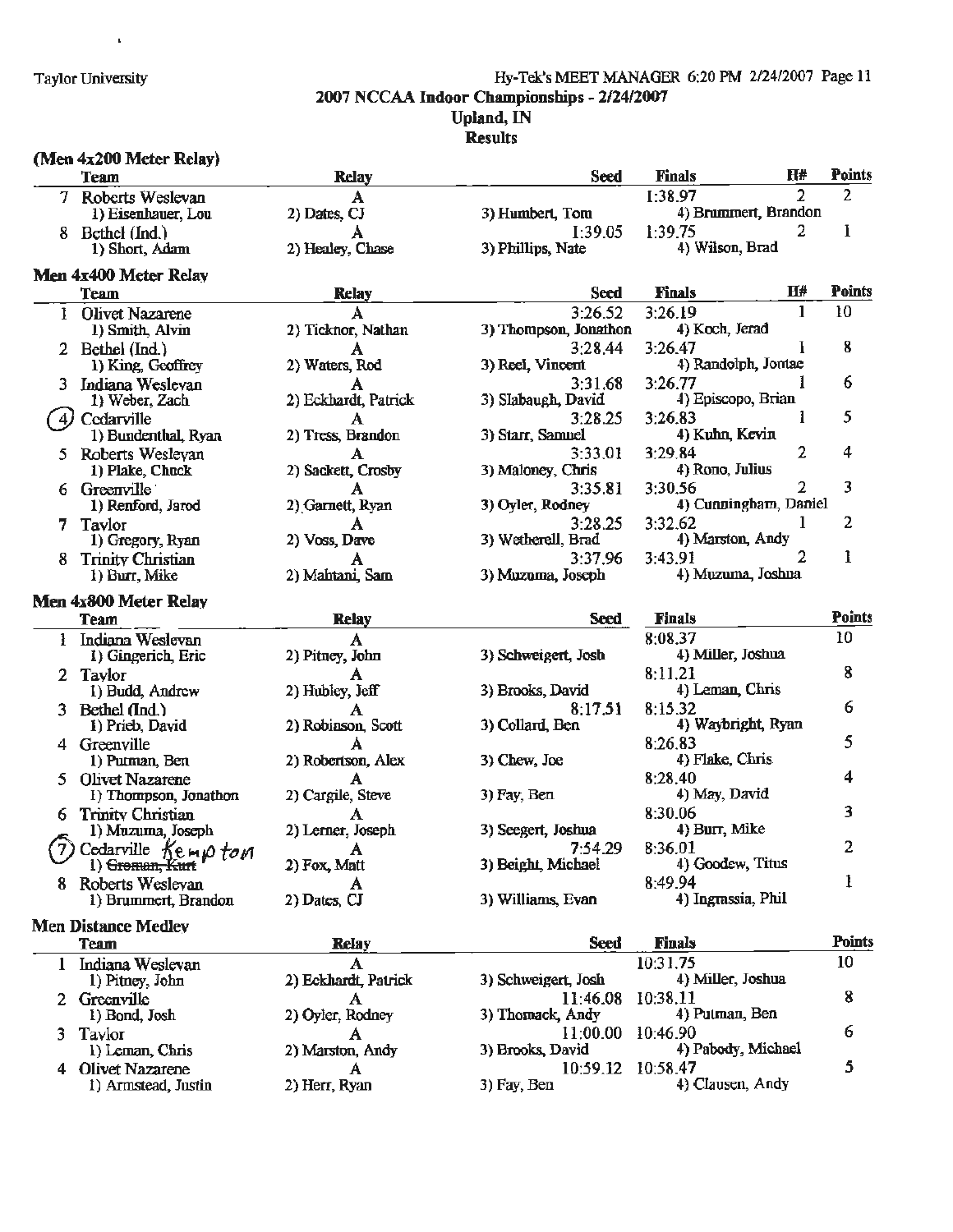#### Taylor University Hy•Tek's MEET MANAGER 6:20 PM 2/24/2007 Page 12 2007 NCCAA Indoor Championships - 2/24/2007 Upland, JN **Results**

#### (Men Distance Medley) **Team Relay Seed Finals Points** *5* Dallas Baotist A 10:55.59 11:00.13 4<br>1) Brown, Taylor 2) Rodriguez, Felix 3) Vititoe, Cory 4) Sage, Garrett Cedarville **10:33.17** 11:00.82<br> **1) Kempton, Eric**  $\upbeta$  (2) Goodew, Titus 3) Beight, Michael 4) Groman, Kurt 10:33.17 11:00.82 3) Beight, Michael 4) Groman, Kurt 7 Trinity Christian 10:53.65 11:00.88 2<br>
1) Muzuma, Joshua 2) Burr, Mike 3) Muzuma, Joseph 4) Jellema, Andy 3) Muzuma, Joseph 8 Roberts Wesleyan **A** 11:12.73 1<br>
1) Humbert, Tom 2) Eisenhauer, Lou 3) Ingrassia, Phil 4) Williams, Evan l) Humbert, Tom 2) Eisenhauer, Lou 3) Ingrassia. **Phil** 4) Williams, Evan 9 Bethel (Ind.) <br>
11:31.14 11:16.25<br>
11:31.14 11:16.25<br>
2) Naragon, Calyn 3) Reel, Vincent 4) 4) Waybright, Ryan **Men Hia:h Jump Name** School Finals Points **Points** Cedarville 2.03m 6-08.00 10<br>
Cedarville 2.03m 6-08.00 10 (1) Sawin, Jimmy Cedarville 2.03m 6-08.00 10<br>
2 Weber, Zach Indiana Wesleyan J2.03m 6-08.00 8<br>
3 Metz, Luke Indiana Wesleyan 1.98m 6-06.00 6 3 Metz, Luke Indiana Weslevan 1.98m 6-06.00 6<br>
4 Christenson, Luke Oklahoma Weslevan 1.83m 6-00.00 5 **Scott, Jason** Cedarville Jl.83m 6-00.00 4 6 Crist. Jason Tavlor Jl.83m 6·00.00 3 -- Suhr. Scott Greenville NH **Men Pole Vault Name School Finals Points**  1 Hollis. Mark Olivet Nazarene 5.03m 16-06.00 10 2 Burrirurton.. Zach Bethel (Ind. l 4.88m 16-00.00 8 3 Jones, Mitchell **Tavlor** Tavlor J4.88m 16-00.00 6<br>4 Manogue, Morgan **16-00.00** 5 4 Manomie. Moman Olivet Nazarene 4.42m 14-06.00 5 **Findiana Weslevan 14.27m 14-00.00 4**<br> **6 11 Colliver Nazarene** 13.06.25 5 4.12m 13-06.25 6 Stewart. Brett Olivet Nazarene 4.12m 13-06.25 3 7 Christenson, Luke Oklahoma Weslevan 3.97m Swiech. Jim Roberts Weslevan NH Bell, David **Indiana Weslevan** NH Scott. Jason Cedarville NH Men Lone Jump Name **School Finals Points**  1 Warhop. Chris **10**<br>
2 Swiech Jim **Bethel (Ind.)** 6.85m 22-05.75 10<br>
8 Swiech Jim **Roberts Weslevan** 6.81m 22-04.25 8 2 Swiech.. Jim Roberts Weslevan 6.81m 22-04.25 8  $\bullet$  Scott, Jason Cedarville 6.74m 22-01.50 6 4 Collet. Thomas Indiana Wesleyan J6.74m 22--01.50 *5*  5 Garnett, Ryan Greenville 6.70m 21-11.75 4<br>6 Carver, Justin York (Neb.) 6.23m 20-05.25 3 6 Carver. Justin York (Neb.) 6.23m 20·05.25 3 7 Gruenberg, Stephen Cedarville 5.94m 19-06.00 8 Dustman, Nathan Indiana Weslevan 5.73m 18-09.75 1 9 Mahtani. Sam Trinitv Christian 5.65m 18-06.50 **Men Triple Jump Name School** Finals Points l Sykes, Giovanni Greenville 13.00m 42-08.00 l0<br>2 Walsh Alex Bethel (Ind.) 12.77m 41-10.75 8 2 Walsh, Alex Bethel (Ind.) 12.77m 41-10.75 8 3 Barnes. Robert Olivet Nazarene 12.68m 41-07.25 6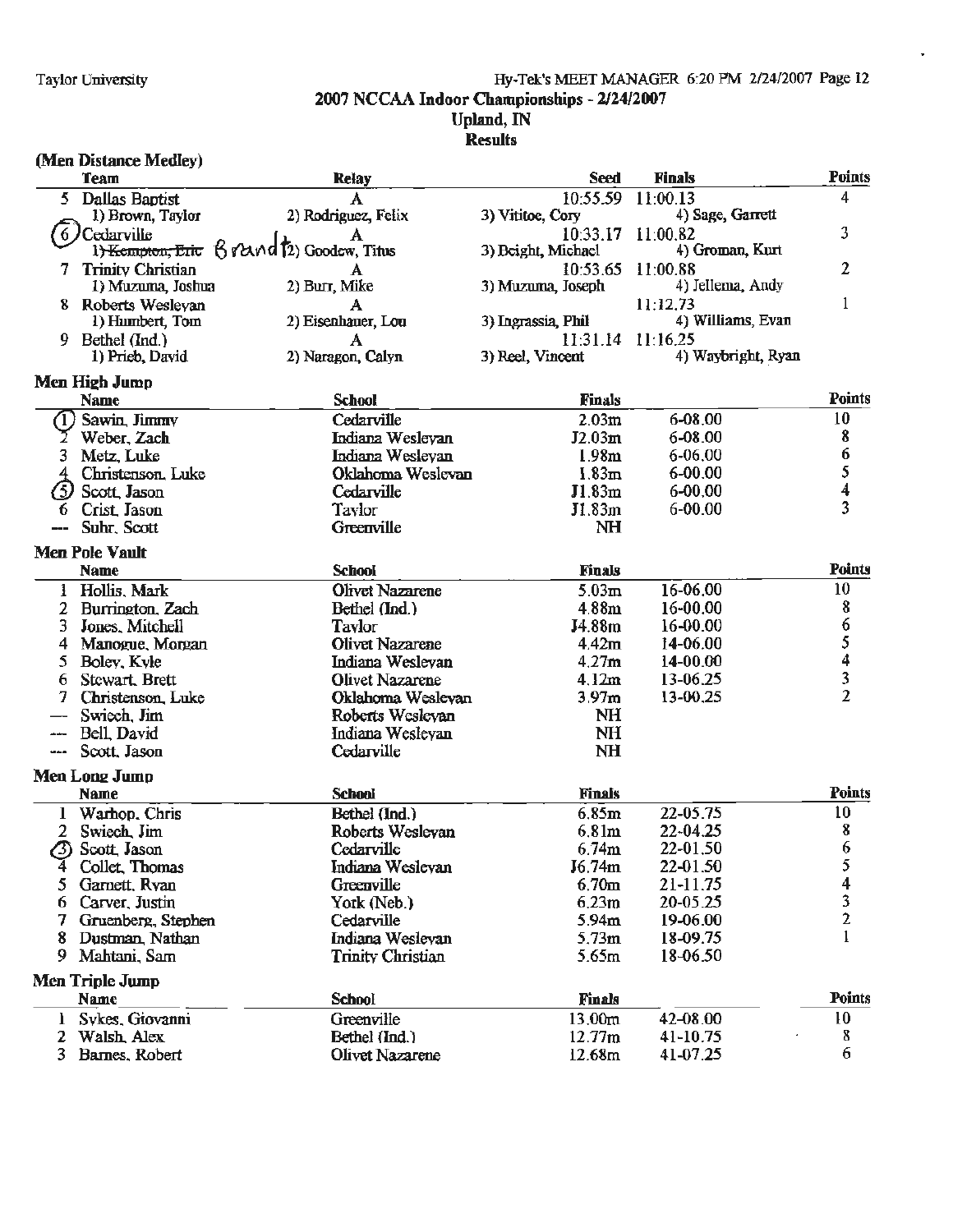$\overline{a}$ 

#### Hy-Tek's MEET MANAGER 6:20 PM 2/24/2007 Page 13 **2007 NCCAA Indoor Championships** - **2/24/2007 Upland, IN Results**

#### **(Men Triple Jump)**

13) Oklahoma Wesleyan

 $\mathbb{Z}$ 

|                     | faren TTThie samh)                     |                                          |                     |              |                                                 |
|---------------------|----------------------------------------|------------------------------------------|---------------------|--------------|-------------------------------------------------|
|                     | <b>Name</b>                            | <b>School</b>                            | <b>Finals</b>       |              | Points                                          |
|                     | 4 Hawkins, Tim                         | Greenville                               | 12.52m              | 41-01.00     | 5                                               |
|                     | 5 Dustman, Nathan                      | Indiana Weslevan                         | 12.39m              | 40-07.75     | 4                                               |
|                     | (6) Lehman Chris                       | Cedarville                               | 12.22m              | 40-01.25     | 3                                               |
|                     | Bislow, Chase                          | Bethel (Ind.)                            | <b>ND</b>           |              |                                                 |
| <b>Hann</b>         | Swiech, Jim                            | Roberts Weslevan                         | <b>ND</b>           |              |                                                 |
| <b>Men Shot Put</b> |                                        |                                          |                     |              |                                                 |
|                     | Name                                   | <b>School</b>                            | <b>Finals</b>       |              | Points                                          |
| SR.<br>O)           | ordate<br>Henning, Neil                | Cedarville                               | 17.26m              | 56-07.50     | 10                                              |
| $\mathcal Q$        | Michaud. Ben                           | Cedarville                               | 16.21 <sub>m</sub>  | 53-02.25     | 8                                               |
| 3                   | Kahanic, Nick                          | Roberts Weslevan                         | 15.73m              | 51-07.25     | 6                                               |
| 4                   | Bowman, John                           | Indiana Weslevan                         | 14.34m              | 47-00.75     |                                                 |
| 5                   | Foder, Kyle                            | Greenville                               | 14.06m              | $46 - 01.50$ |                                                 |
| 6                   | Jackson, JJ                            | Bethel (Ind.)                            | 13.98m              | $45 - 10.50$ | $\begin{array}{c} 5 \\ 4 \\ 3 \\ 2 \end{array}$ |
| 7                   | Kelling, Matthew                       | <b>Olivet Nazarene</b>                   | 13.84m              | 45-05.00     |                                                 |
| 8                   | Thomas, Kendall                        | Olivet Nazarene                          | 13.62m              | 44-08.25     | 1                                               |
| 9.                  | Carver, Justin                         | York (Neb.)                              | 13.36m              | 43-10.00     |                                                 |
|                     | 10 Hooven, Brandon                     | Bethel (Ind.)                            | 13.10m              | 42-11.75     |                                                 |
|                     | 11 Cowan, Drew                         | <b>Taylor</b>                            | 12.93 <sub>m</sub>  | 42-05.25     |                                                 |
|                     | 12 Jones, Paris                        | Greenville                               | 12.54m              | 41-01.75     |                                                 |
|                     | 13 Bebermever, Garrett                 | Oklahoma Weslevan                        | 11.59m              | 38-00.25     |                                                 |
| 14                  | Mazellan, Kyle                         | Indiana Wesleyan                         | 11.26m              | $36 - 11,50$ |                                                 |
|                     |                                        |                                          |                     |              |                                                 |
|                     | <b>Men Weight Throw</b><br><b>Name</b> | <b>School</b>                            | <b>Finals</b>       |              | <b>Points</b>                                   |
|                     | (1) Henning, Neil                      | Cedarville                               | 16.12m              | 52-10.75     | 10                                              |
| 2                   | AUTO<br>Thomas, Kendall                | Olivet Nazarene                          | 15.81m              | 51-10.50     | $\bf{8}$                                        |
|                     | PROV<br>(3) Michaud, Ben               | Cedarville                               |                     | 51-00.00     |                                                 |
| 4                   | Kahanic, Nick                          | Roberts Weslevan                         | 15.54m<br>15.25m    | 50-00.50     |                                                 |
|                     | 5 Foder, Kyle                          | Greenville                               | 14.30m              | 46-11.00     |                                                 |
|                     | 6 Maat, Christian                      | Cedarville                               | 14.13m              | 46-04.25     |                                                 |
| 7.                  | Noel, Jeff                             |                                          |                     |              | 65432                                           |
| 8                   | Bowman, John                           | Roberts Wesleyan                         | 13.84 <sub>m</sub>  | 45-05.00     | $\mathbf{1}$                                    |
| 9                   |                                        | Indiana Wesleyan                         | 13.68m              | 44-10.75     |                                                 |
| 10                  | Gray, John                             | Roberts Weslevan                         | 12.77m              | 41-10.75     |                                                 |
|                     | Schortgen, Justin                      | Indiana Weslevan                         | 12.15m              | 39-10.50     |                                                 |
| 11                  | McCormic, Zach                         | Taylor                                   | 11.96m              | 39-03.00     |                                                 |
| 12                  | Carroll, Alan                          | Greenville                               | 11.58m              | 38-00.00     |                                                 |
| 13                  | Bebermever, Garrett                    | Oklahoma Wesleyan                        | 11.34m              | 37-02.50     |                                                 |
|                     | Cowan, Drew                            | Tavlor                                   | <b>ND</b>           |              |                                                 |
|                     |                                        | Women - Team Rankings - 18 Events Scored |                     |              |                                                 |
|                     | Cedarville                             | 157                                      | 2) Greenville       |              | 105                                             |
| 31                  | <b>Olivet Nazarene</b>                 | 101                                      | 4) Indiana Wesleyan |              | 92.5                                            |
|                     | 5) Roberts Wesleyan                    | 76                                       |                     |              | 63                                              |
|                     |                                        |                                          | 6) Bethel (Ind.)    |              |                                                 |
|                     | 7) Dallas Baptist                      | 33.5                                     | 8) Taylor           |              | 33                                              |
|                     | 9) Trinity Christian                   | 14                                       | 10) Spring Arbor    |              | 12                                              |
|                     | 11) York (Neb.)                        | 8                                        | 12) Grace           |              | 4                                               |

2